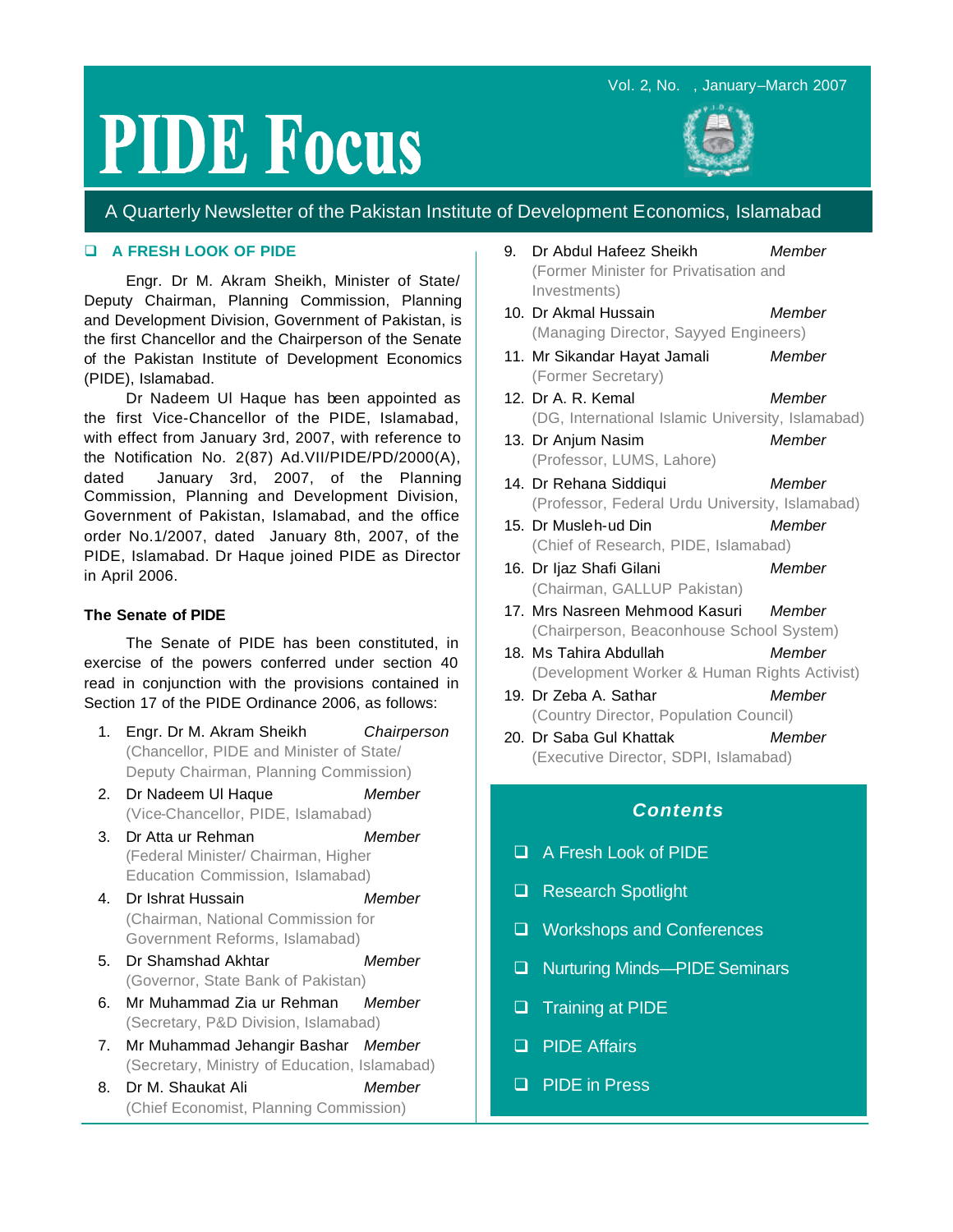# q **RESEARCH SPOTLIGHT**

## **PIDE Working Papers 2006:5** *Wheat Markets and Price Stabilisation in Pakistan: An Analysis of Policy Options* by Paul Dorosh and Abdul Salam

The study provides a quantitative analysis of the effects of domestic wheat procurement, sales, and trade policies on wheat supply, demand, prices, and overall inflation. The analysis shows that increases in wheat procurement prices have relatively small effects on overall price levels and fluctuations in production are plausible explanations for price increases in recent years. The paper concludes that the policies which promote the private sector wheat trade can increase price stability and reduce fiscal costs.

# **PIDE Working Papers 2006:6** *Stock Market Liberalisations in the South Asian Region*

by Fazal Husain and Abdul Qayyum

The study attempts to investigate the characteristics of the South Asian stock markets including the effects of the opening of these markets. The analysis indicates a significant development in stock market indicators. However, this development does not influence the real sector and the stock markets are still playing a minor role. The research suggests that the markets in South Asia are integrated with other major markets. The markets in India and Pakistan are affected by the major as well as the regional markets in the long run, however, independent in the short run.

# **PIDE Working Papers 2006:7** *Volatility Spillover between the Stock Market and the Foreign Market in Pakistan*

by Abdul Qayyum and A.R. Kemal

The paper examines the volatility spillover between the stock market and the foreign exchange market in Pakistan. The research shows that there is no long-run relationship between the two markets. The results from the volatility modeling show that the behaviours of both markets are interlinked and the returns of one market are affected by the volatility of the other market. Moreover, there is a strong relationship between the volatility of the foreign exchange market and the volatility of returns in the stock market.

# **PIDE Working Papers 2006:8**

# *A Significant Shift in Causal Relations of Money, Income, and Prices in Pakistan: The Price Hikes in the Early 1970s*

by Fazal Husain and Abdul Rashid

The study investigate the causal relations between real money and real income, between nominal money and nominal income, and between nominal money and prices using the annual data set from 1959-60 to 2003-04, examining the stochastic properties of the variables used in the analysis and taking care of the expected shifts in the series through dummy/ies. The analysis indicates significant shift in the variable and the shift of the early 1970s seems to be more important. The study finds an active role of money in the Pakistani economy, as it is found to be the leading variable in changing prices.

# **PIDE Working Papers 2006:9** *A Social Accounting Matrix for Pakistan, 2001-02: Methodology and Results*

by Paul Dorosh, Muhammad Khan Niazi and Hina Nazli

The paper describes the structure and construction of a Social Accounting Matrix (SAM) for Pakistan for 2001-02. It is designed to analyse the links between growth and rural poverty, agricultural activities, agricultural factors of production, and rural household accounts which are more disaggregated than are those for urban activities and households. Rural household groups in the SAM are split according to three regions (Punjab, Sindh, and other Pakistan) to capture the large differences in the structure of agricultural production and incomes across Pakistan.

# **PIDE Working Papers 2006:10** *Demographic Dividend or Demographic Threat in Pakistan*

by Durr-e-Nayab

The research focuses on the demographic transition in the case of Pakistan. The paper looks into the demographic dividend available to Pakistan and its implications for the country, mainly through three mechanisms: labour supply, savings, and human capital. The study concludes that for economic benefits to materialise there is a need for policies dealing with education, public health, and those that promote labour market flexibility and provide incentives for investment and savings. On the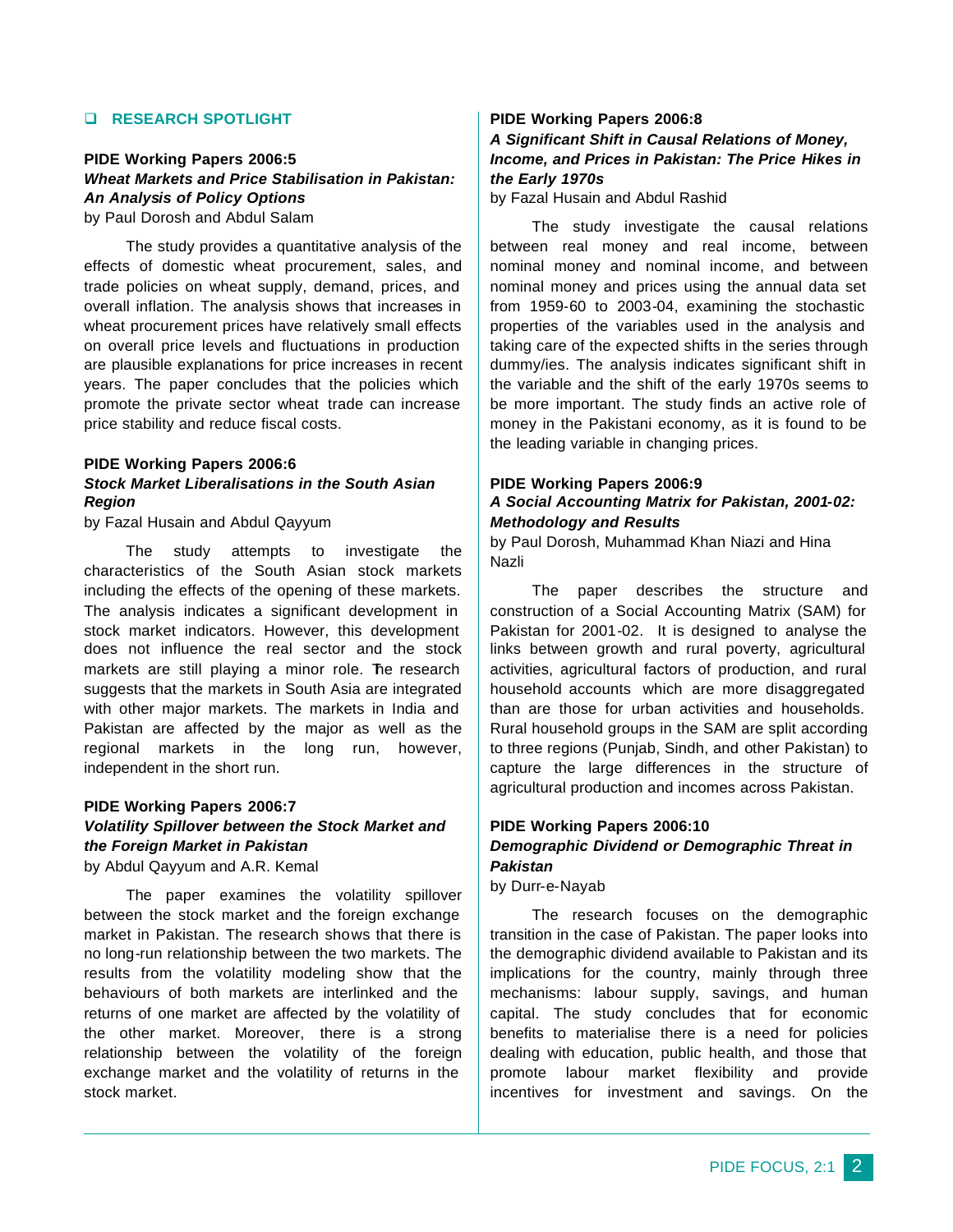contrary, if appropriate policies are not formulated, the demographic dividend might in fact be a cost.

# **PIDE Working Papers 2006:11** *Awake the Sleeper Within: Releasing the Energy of Stifled Domestic Commerce!*

by Nadeem Ul Haque

Policy in Pakistan has been fairly path-dependant, placing a higher weight on export promotion and domestic industrialisation development than on domestic commerce. Yet domestic commerce is growing rapidly, and quite possibly is the largest sector in the economy. The research work argues that a more holistic policy, with no favourites, that allows for all sectors to grow leads to better long-term economic results. A vibrant domestic commerce sector is the core of the economy. The paper concludes that Pakistan could achieve a higher and a more sustainable growth rate by adopting a more balanced growth strategy.

# **PIDE Working Papers 2006:12** *Myths and Realities of Long-run Development: A Look at Deeper Determinants* by Lubna Hasan

The paper investigates the determinants of long run determinants. Two factors are highlighted in literature: institutions and geography. The *Institutions school* assigns primal importance to institutions, whereas the *Geography school* considers geographical factors as the primary determinant of the economic performance of countries. The research work reviews the debate surrounding these *deeper determinants* of economic performance and examines the evidence provided by the respective schools in favour of their hypotheses. It concludes in favour of the Institutions hypothesis as the Geography school does not provide a consistent story of long-run development.

# **PIDE Working Papers 2007:13**

# *A Fresh Assessment of the Underground Economy and Tax Evasion in Pakistan: Causes, Consequences, and Linkages with the Formal Economy*

by M. Ali Kemal

Rise in the underground economy creates problems for policy-makers to formulate economic policies, especially monetary and fiscal policies. It is found that if there was no tax evasion, budgets balance might have been zero and positive for some

years and we would not have needed to borrow as much as we had borrowed. The research concludes that the impact of the underground economy is significant to the movements of the formal economy, but the impact of formal economy is insignificant in explaining the movements in the underground economy. In the long run, the underground economy and official economy are positively associated.

# **PIDE Working Papers 2007:14**

# *The Relationship between Corporate Governance Indicators and Firm Value: A Case Study of Karachi Stock Exchange*

by Attiya Y. Javed and Robina Iqbal

The paper investigated whether differences in quality of firm-level corporate governance can explain firm-level performance in a cross-section of companies listed on the Karachi Stock Exchange. The study analysed the relationship between firm-level value as measured by Tobin's Q and total Corporate Governance Index (CGI) and three sub indices: Board, Shareholdings and Ownership, and Disclosures and Transparency for a sample of 50 firms. The results indicate that corporate governance does matter in Pakistan. However, not all elements of governance are found to be important.

# **PIDE Working Papers 2007:15** *Perfect Competition*

by M. Ali Khan

The author reviewed the question of the perfectness of perfect competition, and gave four alternative formalisations rooted in the so-called *Arrow-Debreu-Mckenzie* model. The paper offers a fresh assessment of the literature, one that emphasises the independence assumption whereby individual agents are not related except through the price system. And it highlights a *linguistic turn* whereby Hayek's two fundamental papers on *division of knowledge* are seen to have devastating consequences for this research programme.

# **PIDE Working Papers 2007:16** *The Harris-Todaro Hypothesis* by M. Ali Khan

The Harris-Todaro hypothesis replaces the equality of wages by the equality of *expected* wages as the basic equilibrium condition in a segmented but homogeneous labour market, and in so doing it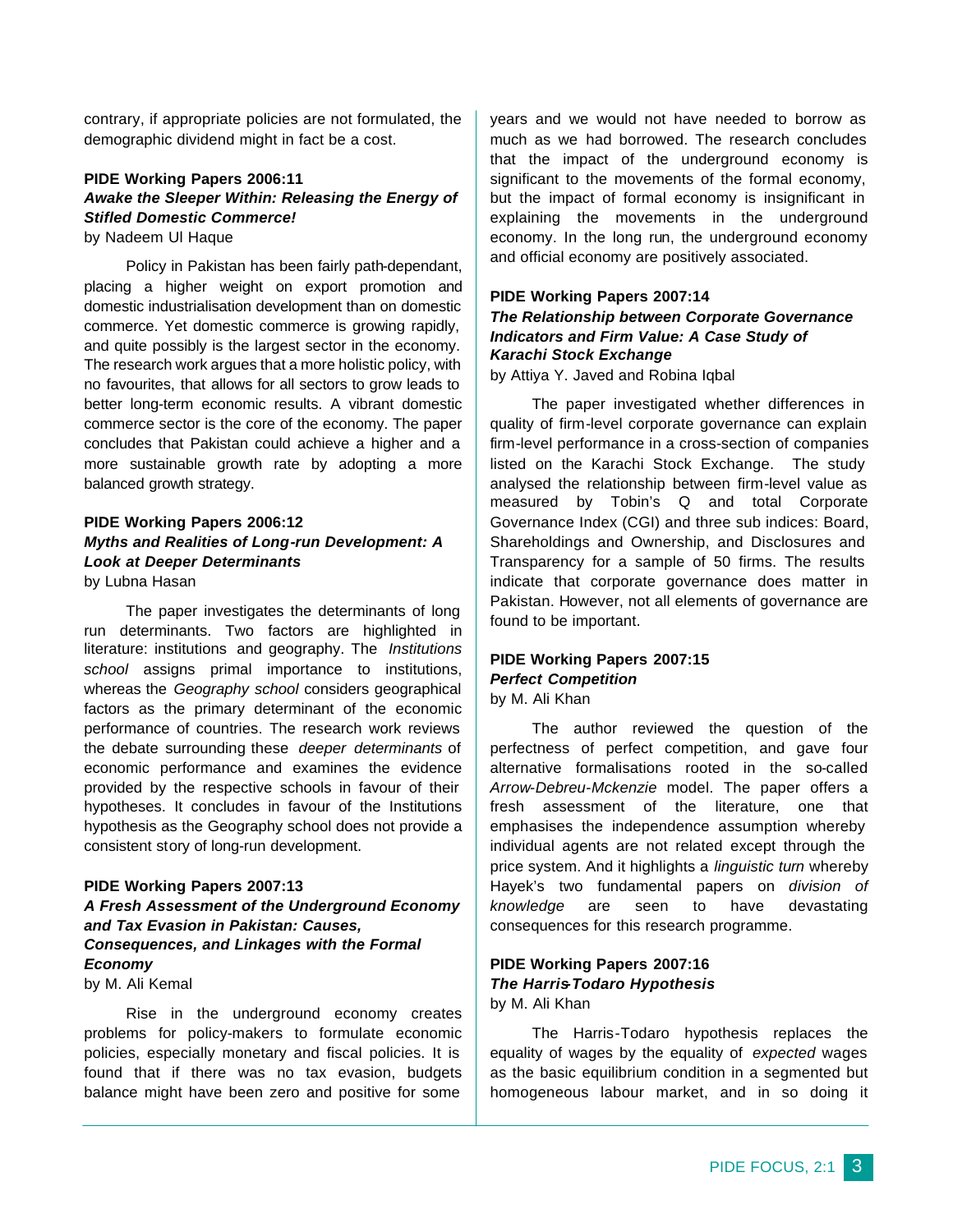generates an equilibrium level of urban unemployment when a mechanism for the determination of urban wages is specified. The article reviews work in which the Harris-Todaro hypothesis is embedded in canonical models of trade theory in order to investigate a variety of issues in development economics including the desirability of foreign investment, the complications of an informal sector, and the presence of clearly identifiable ethnic groups.

# **PIDE Working Papers 2007:17** *Wage Differentials, Rate of Return to Education, and Occupational Wage Share in the Labour Market of Pakistan*

by Asma Hyder

The paper examines the magnitude of public/private wage differentials in Pakistan using data drawn from the *Labour Force Survey* (2001–02). The research presents the inter-sectoral earning equations for the three main sectors of the economy, i.e., public, private, and state-owned enterprises. These results are further decomposed into *treatment* and *endowment effect*. The paper also examines the role of human capital in the wage gap by calculating the rate of return to different levels of schooling. The relative earning share is also worked out to look into the distribution of wages across the occupational categories. The earning equations are estimated with and without correction for selectivity to find out if any non random selection is taking place within these three sectors of employment.

# **PIDE Working Papers 2007:18** *Foreign Direct Investment and Economic Growth: The Role of Domestic Financial Sector* by Muhammad Arshad Khan

A well-developed domestic financial sector enhances efficient allocation of financial resources and improves the absorptive capacity of a country with respect to Foreign Direct Investment (FDI) inflows. Particularly, a more developed financial system positively contributes to the process of technological diffusion associated with foreign direct investment. The study examines the link between FDI, domestic financial sector, and economic growth for Pakistan over the period 1972–2005. Empirical analysis is based on the bound testing approach of cointegration advanced by Pesaran, *et al.* (2001). The results suggest that better domestic financial conditions not only attract foreign companies to invest in Pakistan,

but also allow maximising the benefits of foreign investment.

# **Public Sector Efficiency: Perspective on Civil Service Reform**

Edited by Nadeem Ul Haque and Musleh-ud Din

The publication is a part of the *PIDE Series on Governance and Institutions* and an output (proceedings) of the *PIDE Round Table Discussion on Civil Service Reform*, held at Royal Palm Club, Lahore, on Saturday, May 27th, 2006.

The book is an attempt to develop research interests and debate on this crucial issue of civil service reform, though, very little research has taken place on this critical issue. But this is not surprising given that research has been a declining industry in Pakistan for much of its history.

The publication will lead to further thought and research on this subject for Pakistan to understand one of its major structures of governance—the civil service. Currently, the subject appears to be the domain of the donor community, which does most of the thinking in this area. However, without Pakistani researchers understanding and researching this subject, reform will either not happen or if it happens, it will be flawed and not domestically owned. Therefore, the study urges greater understanding of all the structures of governance through investigation and debate.

#### **The Pakistan Development Review (PDR)**

The *PDR*, 45:2 (Summer 2006), was published recently. The contents of the latest *PDR* issue include a special section on "Monetary Policy and Inflation", followed by a number of articles and book reviews.

#### *Special Section*

"Inflation Everywhere is a Monetary Phenomenon: An Introductory Note" by Nadeem Ul Haque and Abdul Qayyum.

"Inflation in Pakistan" by Mohsin S. Khan and Axel Schimmelpfennig.

"Money, Inflation, and Growth in Pakistan" by Abdul Qayyum.

"Is Inflation in Pakistan a Monetary Phenomenon?" by M. Ali Kemal.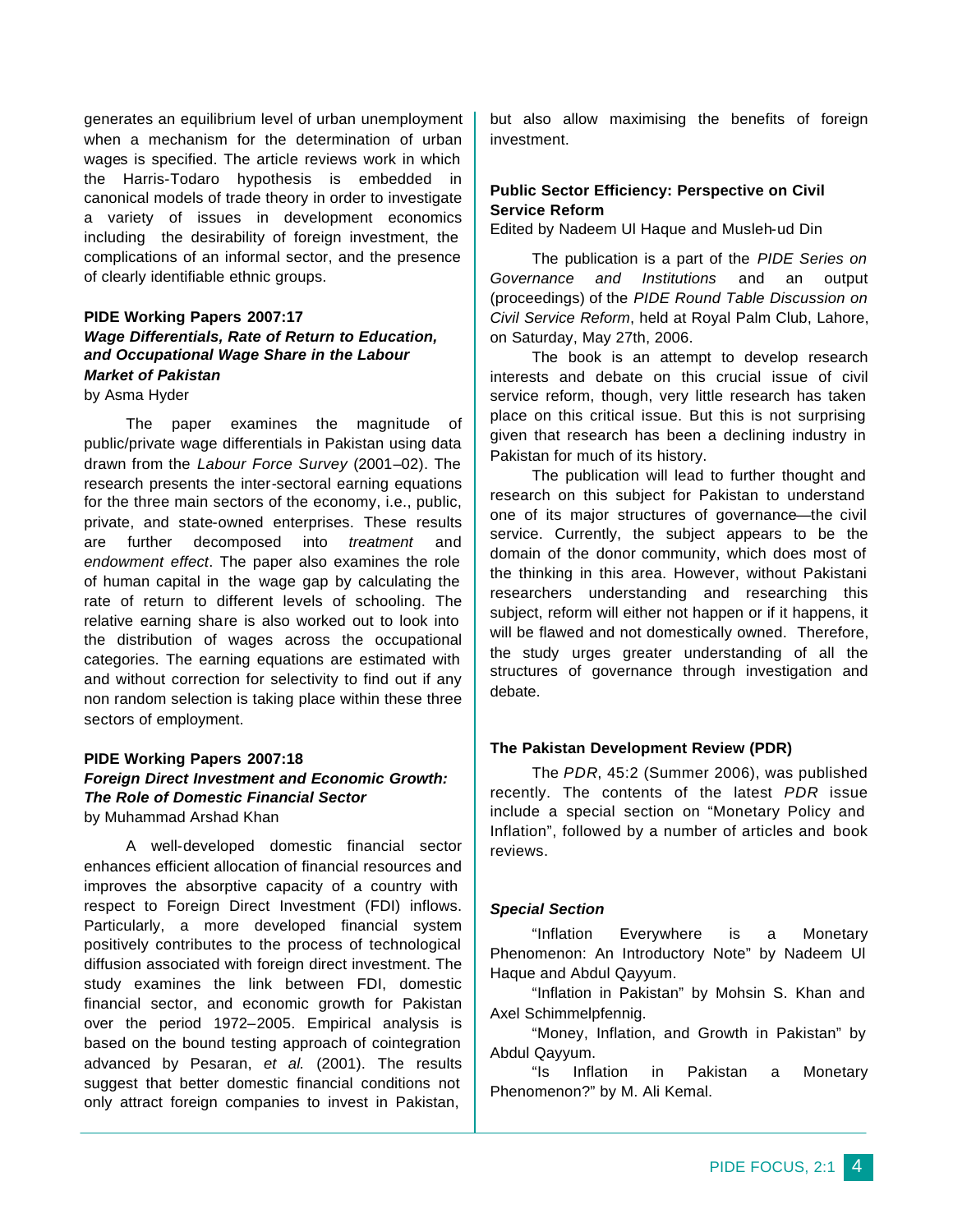# *Articles*

- 1. "Why Does Agricultural Growth Dominate Poverty Reduction in Low- and Middle-income Countries?" by John W. Mellor and Chandrashekhar Ranade;
- 2. "Poverty and Hunger in India: What is Needed to Eliminate Them?" by Arvind Virmani;
- 3. "Quantifying the Extent and Nature of Risk in Alternative Cropping Patterns in Claveria, Philippines" by Abedullah and Mubarik Ali;
- 4. "Determinants of Farm Revenue in Pakistan" by Gustavo Anriquez and Alberto Valdes;
- 5. "Translating Khan on Singer: Global Solvent versus Local Interpretation" by Ilhan Can Ozen and Sean M. Zeigler.

# **PIDE Policy Viewpoint No. 2.** *Renew Cities to be the Engine of Growth*

by Nadeem Ul Haque and Durr-e-Nayab

The PIDE Policy Viewpoint No. 2, *Renew Cities to be the Engine of Growth*, was published in January, 2007.

The document focuses the learning from research and experience of the rest of the world on cities; understanding cities; characteristics of Pakistani cities; decentralisation, city management, and rentseeking in Pakistan; and finally, the policy viewpoint offers a simple reform agenda to make our cities better.

PIDE Cities Research Programme was initiated in Karachi with a conference, titled *Cities: the Engine of Growth*, on November 15th–16th, 2006.

# **PIDE Policy Viewpoint No. 3.** *Establishing Property Rights through a Secure System of Land Title Management*

by Shahid H. Kardar

The PIDE Policy Viewpoint No. 3, *Establishing Property Rights through a Secure System of Land Title Management*, was published in March, 2007.

The need for a timely, accurate, safe, simple, secure, and universally accessible system of registering and recording land transactions and interest in land is the cornerstone of a proper land market. Such land markets are an important mechanism to empower the poor and reduce the costs of doing business.

The document focuses the records-of-rights in land in Pakistan; registration of land; traditional system of conveyancing; certainty of land title; state guarantees of title to property and its advantages; learning and experience of other countries; and finally, the policy viewpoint offers recommendations underlining secure system of land title management in Pakistan.

PIDE Policy Viewpoints are carefully selected by the Vice-Chancellor and Research Staff of the PIDE to convey important policy messages arising from PIDE research.

# **Pro-poor Strategy: Case Study of Livestock Development in Pakistan** by Usman Mustafa

Usman Mustafa presented a paper entitled *Propoor Strategy: Case Study of Livestock Development in Pakistan* at the International Conference on *Productivity and Growth in Agriculture: Strategies and Interventions* on December 6th, 2006, at the University of Agriculture, Faisalabad. The paper highlighted the importance of livestock sector in the economy and its role in elimination of poverty particularly in rural areas. Livestock management and involvement of communities for livestock sector development was emphasised.

#### **Environmental Fiscal Reforms**

The World Conservation Union (IUCN) and PIDE jointly agreed to enter into a collaboration to implement the research component of *Environmental Fiscal Reforms* (EFR) project in Pakistan. The Memorandum of Understanding (MoU) for EFR project was signed by Dr Nadeem Ul Haque (Vice-Chancellor, PIDE) and Dr Sohail J. Malik (Country Representative, IUCN) on October 2nd, 2006.

EFR refer to a range of fiscal measures which raise revenues and rationalising expenditure while furthering environmental goals. The main goal of the project is to reduce poverty through fiscal reforms for improving the environment. Dr Usman Mustafa, Chief, Training and Evaluation Division, PIDE, is the focus person from PIDE. However, for effective and efficient implementation of the EFR project, national as well as provincial/district starring committees were also formulated.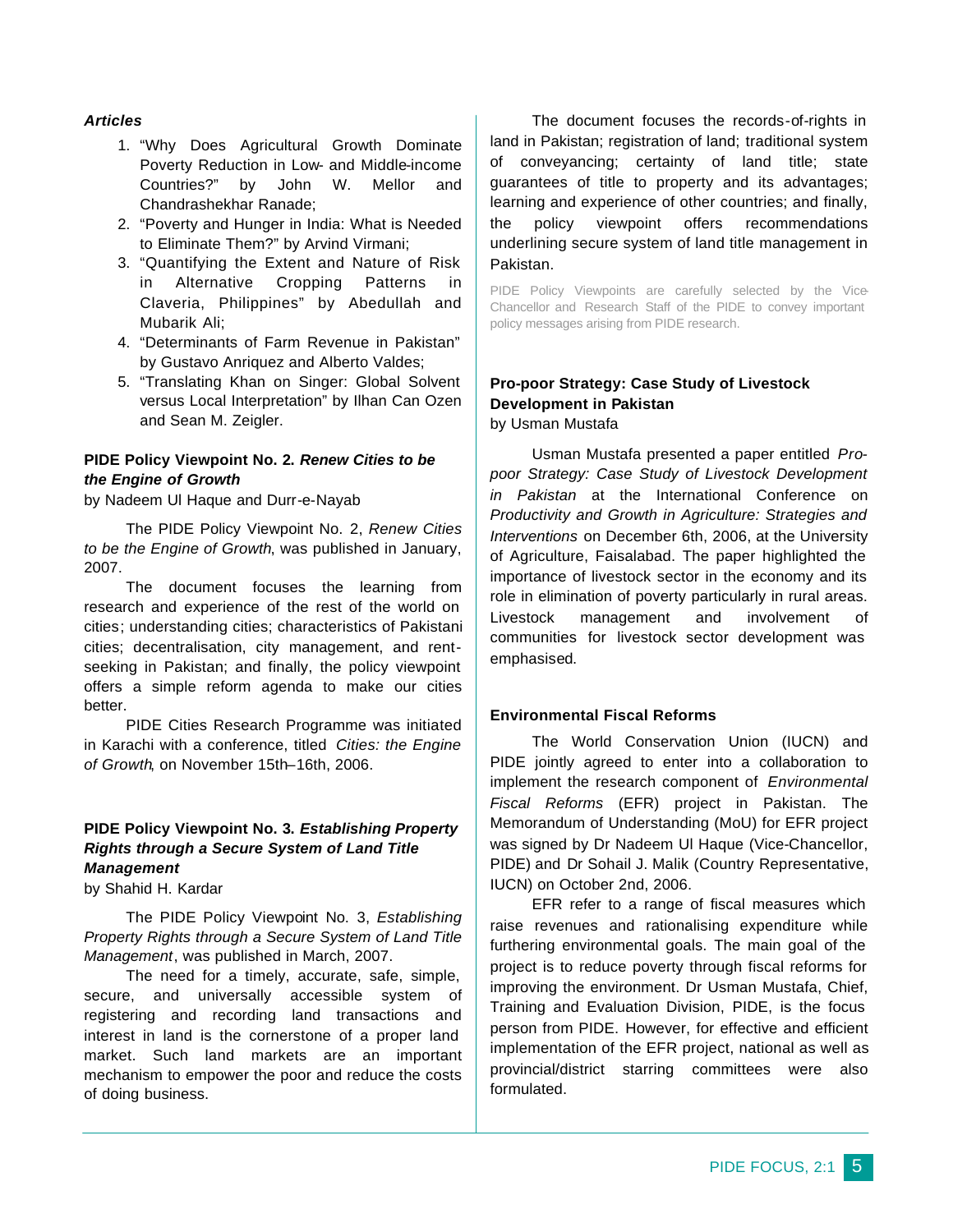#### q **WORKSHOPS AND CONFERENCES**

#### **22nd AGM–PSDE, Lahore**

The 22nd Annual General Meeting and Conference of the Pakistan Society of Development Economists (AGM–PSDE) was held on 19th–22nd December, 2006, at Pearl-Continental Hotel, Lahore. The Prime Minister of Pakistan, Mr Shaukat Aziz, inaugurated the conference. A large number of eminent foreign scholars and famous economists participated in the conference.



# *The Prime Minister of Pakistan, Mr Shaukat Aziz Promised his Support for PSDE.*

On Tuesday, December 19th, 2006, the Prime Minister of Pakistan, Mr Shaukat Aziz inaugurated the 22nd AGM–PSDE, held at Pearl-Continental Hotel, Lahore. The inauguration ceremony was also graced by the Governor Punjab, Lt. Gen. (Retd.) Khalid Maqbool, the Chief Minister Punjab, Chaudhry Pervez Elahi, the Advisor to the Prime Minister on Finance, Dr Salman Shah, and the Deputy Chairman, Planning Commission of Pakistan, Engr. Dr M. Akram Sheikh.



Speaking on the occasion, the Prime Minister commended that the theme of the conference, i.e., "Governance and Institutions", was aligned with the government's agenda of second generation reforms. He appreciated the PIDE and the PSDE for their timely research initiatives.

The Prime Minister further stated that the government's agenda of second generation structural reforms for good governance involved a three pronged approach. The first being a commitment to a marketbased economy; the second is, the formulation of policies and regulatory mechanisms that are aligned to global norms and support efficient markets; and the third is the institutional strengthening of the public sector.

The Prime Minister said that access to justice including a fair and quick disposal of court cases is a basic constitutional right. Efficient justice systems expedite economic transactions, ensure sanctity of contract, and protect the marginalised groups. He stressed for more research in this area. He encouraged the research at the PIDE on civil service reform. He said that our real challenge is to devolve effective power, citizen empowerment, communitybased accountability and financial autonomy to the lowest level of local government.

He further stated that globalisation is an unavoidable reality. It is like a tidal wave which is difficult resists and not easy to ride as well. However, if we manage to ride the wave this will carry us far. In this context, he emphasised that we will not be able to stand to the challenge of globalisation unless we adapt our institutions to face the challenges imposed by then new world order. The world of economic scene is changing fast and accordingly numerous institutions need to change themselves. Many Sovereigns are raising funds from the world capital markets. Given this reality the IMF needs to reinvent herself.

The Prime Minister applauded the efforts at PIDE for its recent research on development of cities and domestic commerce. He also recognised PSDE's initiatives for reaching out to provincial centres, involving students from the non-metropolitan areas through a scholarship scheme to attend the conference, and initiating prizes for the best academic paper in this conference. He promised his support to the PSDE and stressed that the corporate sector and all segments of government should support academic associations like PSDE. He said that this form of professional development through research-based networking will bear fruit over the long term.

#### *Presidential address by the President, PSDE*

Dr Nadeem Ul Haque, the President of the PSDE, presented his presidential address on "Economics and Governance" at the inaugural ceremony of the 22nd AGM–PSDE. At the outset he thanked the Prime Minister for his continued support to the academic economist community.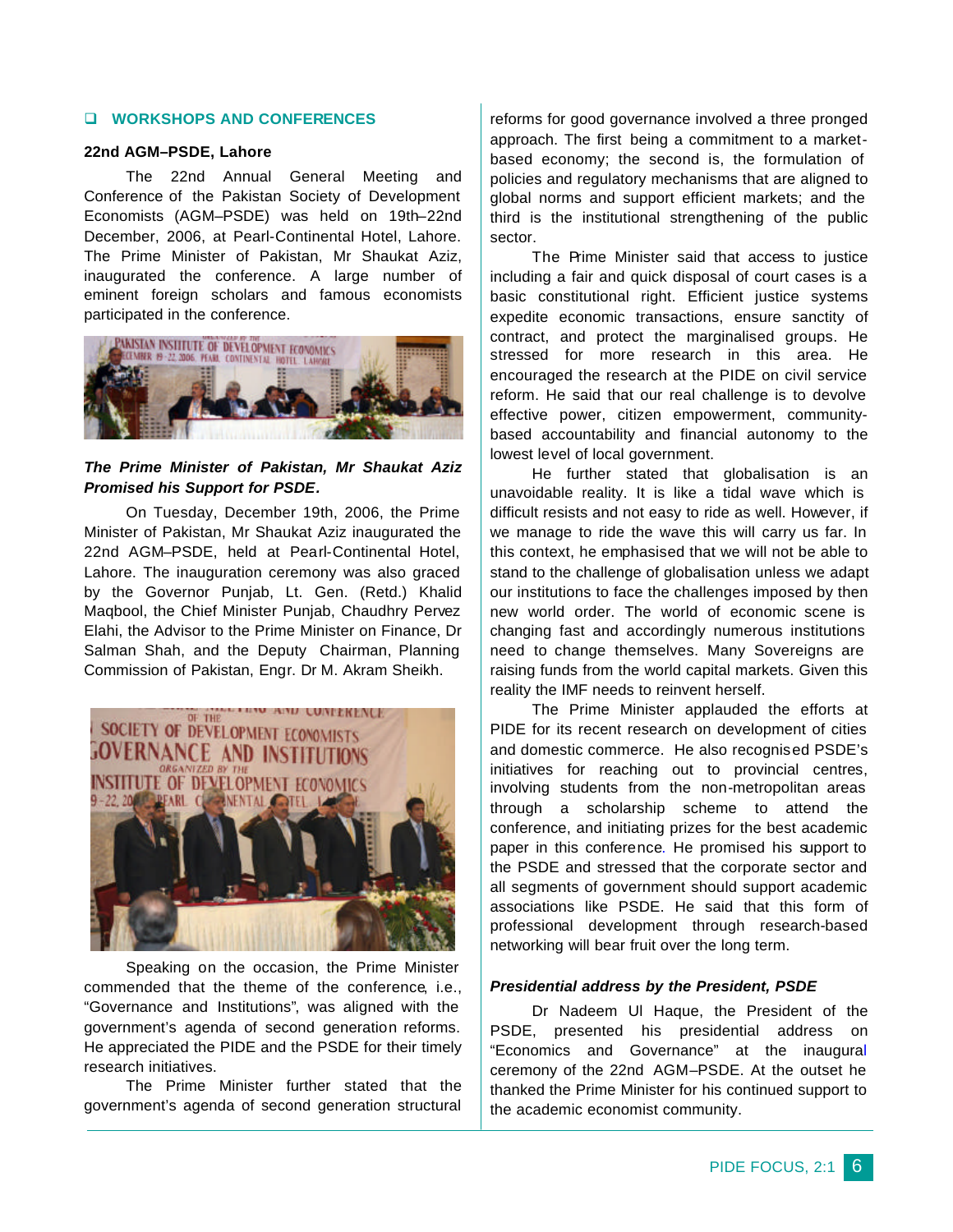He said that despite the new developments in economic research, economic discourse in Pakistan, even today, follows the development economics of the earlier interventionist's era. He further elaborated that billions of dollars in loans and aid have been consumed yet poverty continues to persist. For the last two decades researchers



have been tirelessly investigating this issue. From research we have learnt that weak, missing or perverse institutions lie at the heart of underdevelopment.

Dr Haque listed various measures that PIDE has undertaken to promote economics research in Pakistan. The many steps taken to make this happen initially include taking the annual meetings of PSDE out of Islamabad. He said that knowledge has no boundaries and after this annual meeting and conference of the PSDE in Lahore we intend to organise such events in all the provincial capitals of Pakistan. These include: scholarships to serious economic students from under-represented areas of Pakistan for attending the conference; presentation of more than eighty research papers in the conference; award of Rs 100,000 and Rs 50,000 for the first and second best technical research papers; and finally, research collaboration with Lahore University of Management Sciences (Lahore), Quaid-i-Azam University (Islamabad), National Reconstruction Bureau (Islamabad), Lahore School of Economics (Lahore), and the Punjab University (Lahore).

Dr Haque thanked Canadian International Development Agency (CIDA), Department for International Development (DFID), National Reconstruction Bureau (NRB), Askari Commercial Bank, Muslim Commercial Bank (MCB), Imperial Chemical Industry (ICI), Pakistan Limited, United Nations Population Fund (UNFPA), Arif Habib Investment Company, and other sponsors for their generous contribution towards conduct of the conference.

#### *Distinguished Lectures at the PSDE Conference*

The three distinguished lectures presented at the PSDE conference were: Mahbub-ul-Haq distinguished lecture; Allama Iqbal distinguished lecture; and Quaid-i-Azam distinguished lecture.

The *Mahbub-ul-Haq distinguished lecture* was delivered on Wednesday, 20th December, 2006.

The theme of the lecture was "*The Persistence of Underdevelopment Constituencies and Competitive Rent Seeking*". The speaker was Prof. Raghuram G. Rajan, Director and Economic Counselor, Research Department, IMF, Washington, D.C., USA. The session was chaired by Mr Wasim Sajjad, Senator and Leader of the House, Senate of Pakistan.



Prof. Raghuram said that underdevelopment persists because of the initial inequality in opportunity. The initial inequality creates self-interest groups that perpetuate the status quo. It is the interest groups within the society that hamper development because it is not in their interest. Speaking on the occasion Mr Wasim Sajjad said that inequality of opportunity leads to underdevelopment, however, it is due to a lack of resources that inequality is created. On its part the government is endeavoring hard to reduce inequality but the resource constraints hinder its efforts.



The *Allama Iqbal distinguished lecture* was delivered on Thursday, 21st December, 2006. The theme of the lecture was "*An Approach to Governance Reforms*" and the speaker was Mr Daniyal Aziz,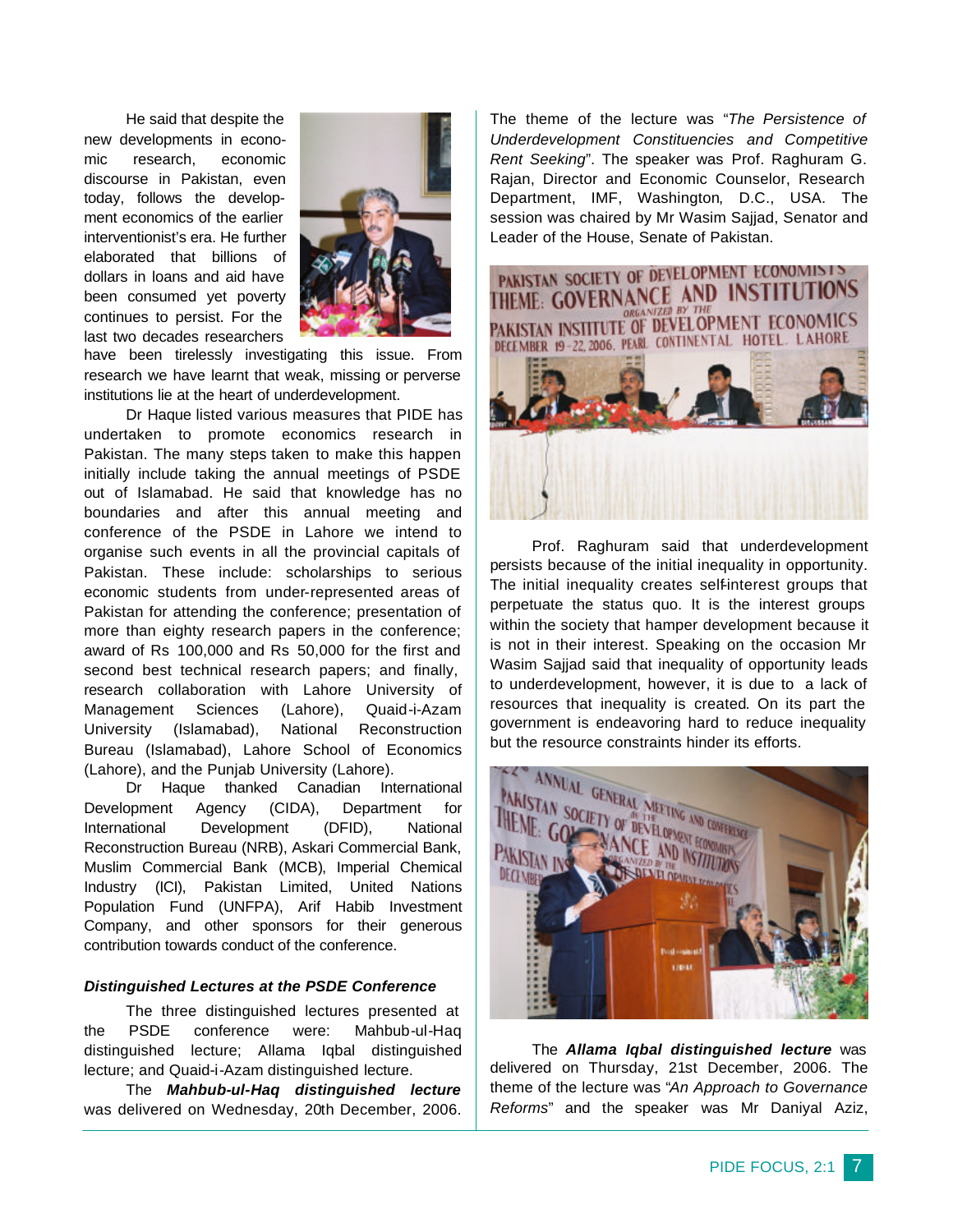Chairman, National Reconstruction Bureau, Islamabad. The session was chaired by Mr Tariq Hasan, advocate High Court, Lahore.



Mr Aziz said that there is lack of development strategy on governance. The framework for institutional assistance interventions in developing countries is missing. Millennium Development Goals (MDGs), Poverty Reduction and Growth Facility do not directly address the governance aspect. The bureaucracy is under threat of losing all credibility and integrity. He expressed the opinion that we have to open up to the WTO, and need to privatise our enterprises.

He said that, the bureaucracy needs international moral support and legitimacy to regularise what the governance market has already priced. He proposed the creation of a new sector, i.e. Transaction Cost Sector, which should include Police, Land revenue and other inefficient sectors working currently under government domain. Then the incentives must be designed and administered to create adherence to the principles and value system of the countries institutional structure not to be destroyed any more, he added.

Speaking on the occasion Mr Tariq Hasan, Chairperson of the session said that such research studies are helpful for policymaking particularly with respect to our laws. Dr Surjit Bhalla, Oxus Research and Investment, New Delhi, India, as a discussant, highlighted



the various aspects of the study and also pointed out certain areas in which more research is required.

The *Quaid-i-Azam distinguished lecture* was delivered on Thursday, 21st December, 2006. The theme of the lecture was "*Towards Re-orienting the Role of the Government in Pakistan*". The Speaker was Dr Abdul Hafeez Sheikh, Formerly Minister for Privatisation and Investment Commission, Blamabad. The session was chaired by the Governor Punjab, Lt. Gen. (Retd.) Khalid Maqbool.

Dr Sheikh, while presenting his paper, said that the biggest challenge facing Pakistan is to make the government work. To ensure, that government must be responsive to the needs of the citizens, provide efficient service delivery, and ensure free of corruption dealings. Governments, in the past, have not been able to do anything well and have failed to do anything at all. In particular, governments have ignored their core functions, i.e. providing security, justice, regulation, basic needs, and an environment for business to succeed. Governments running commercial enterprises—bureaucrats running businesses—represents this drift, this is the lack of focus. As a result, in countries including ours, the treasury suffered fiscal drain, the economy endured higher costs and the citizens put up with poor quality of services. And the nation as a whole had its development thwarted. He stressed that, reorienting the role of the state, confining it to its core functions and getting it out of activities better performed by others is the priority for Pakistan.



Speaking on the occasion, Governor Punjab, Lt. Gen. (Retd.) Khalid Maqbool said that infrastructure development, public-private partnership, and rapid industrialisation are the major pillars of the Punjab government's policies. He further said that policies favouring investment and industry have brought an economic boom to Punjab.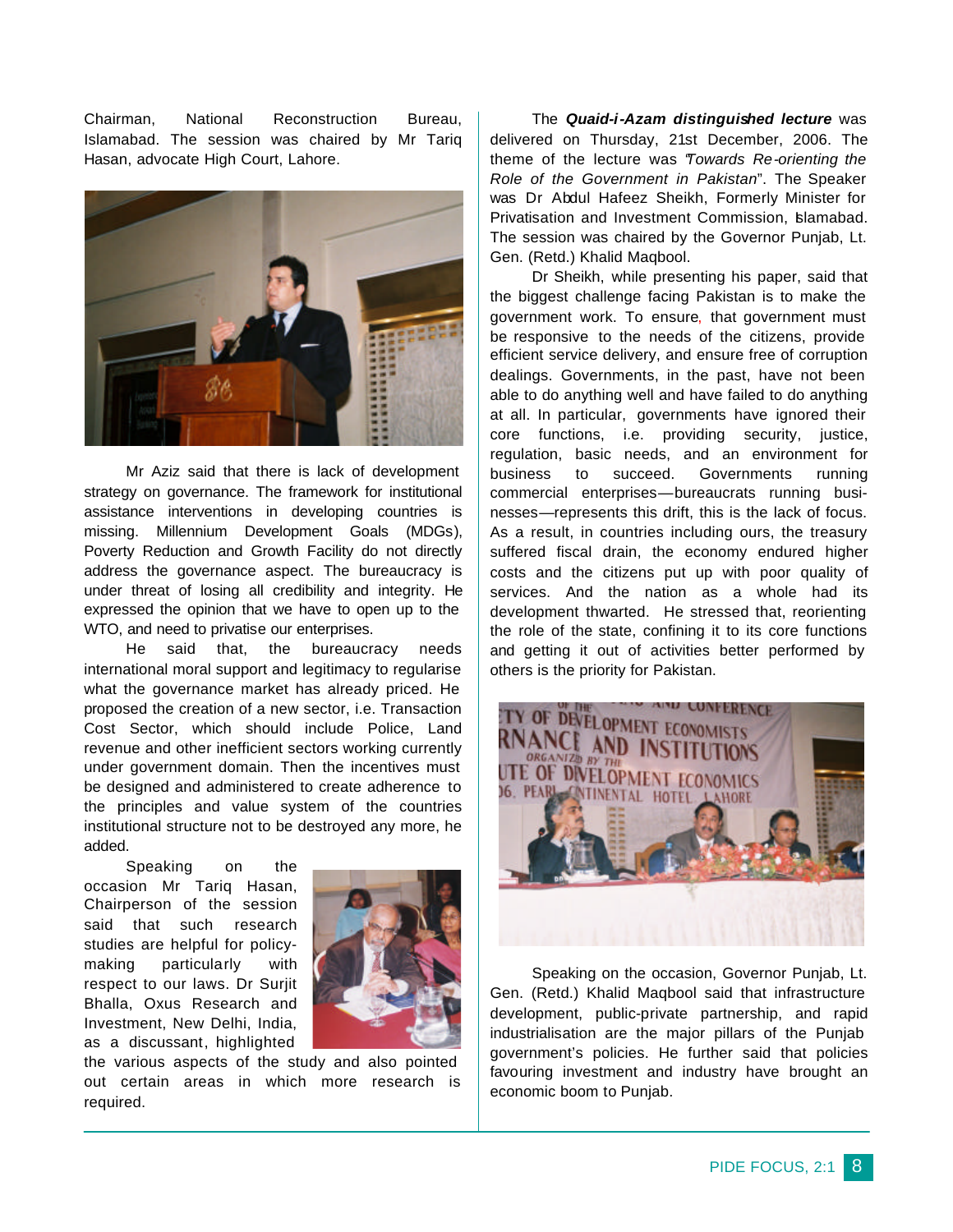

#### *PSDE Conference at a Glance*

The 22nd AGM–PSDE was held in Lahore, at Pearl-Continental Hotel, on 19th – 22nd December, 2006. The conference was inaugurated by the Prime Minister of Pakistan Chaudhry Shaukat Aziz. The Governor Punjab, Lt. Gen. (Retd.) Khalid Maqbool, Chief Minister Punjab, Chaudhry Pervez Elahi, Finance Advisor to the Prime Minister, Dr Salman Shah, Federal Information Minister, Mohammad Ali Durrani, Federal Tourism Minister, Nilofer Bakhtiar, and Minister of State/ Deputy Chairman, Planning Commission of Pakistan, Engr. Dr M. Akram Sheikh also graced the occasion.

The inauguration ceremony started with the recitation of the Holy Quran, followed by the Welcome Remarks and report on PSDE's performance by Secretary PSDE, Dr Rehana Siddiqui. Presidential address by the President PSDE, Dr Nadeem Ul Haque, on 'Economics and Governance' and Inaugural Address by the Prime Minister of Pakistan, Mr Shaukat Aziz, were delivered afterwards.



The conference remained in full swing for four full days. There were three distinguished lectures; nine thematic sessions; three technical sessions (that involved four parallel sessions each); one round table; and one invited panel discussion. More information can be obtained from the link http://www.pide.org.pk/ PSDE/PSDE.htm.

#### *Distinguished Guests at the PSDE Conference*

A number of distinguished guests and eminent scholars of international fame attended the 22nd AGM- –PSDE, Lahore.

Some of them are: (*Foreign scholars) Mr Tony Venables*, Professor of International Economics, London School of Economics and Political Science, United Kingdom;



*Mr Raghuram G. Rajan*, Director and Economic Counselor, Research Department, IMF, Washington, D.C., USA; *Mr Surjit Bhalla*, Oxus Research and Investment, New Delhi, India; *Mr Omar Afsar*, Associate Professor of Economics, John Jay College of Criminal Justice, USA; *Mr Ismail Cessay*, Senior Financial Management Specialist, World Bank, Islamabad; *Mr David Johnson*, Department for International Development, Islamabad; *Mr Muhammad Azizali*, International Monetary Fund (IMF), Washington, D.C., USA; *Ms Regina Birner*, International Food Policy and Research Institute, Washington, D.C., USA; *Mr Adeel Malik*, Lecturer, University of Oxford, United Kingdom; *Mr Musharraf R. Cyan*, Andrew Young School of Policy Studies, Georgia State University, Atlanta, USA; *Mr David Orden*, Senior Research Fellow, International Food

Policy and Research Institute, Washington, D.C., USA; *Mr Takashi Kurosaki*, Professor, Institute of Economic Research, Hitotusbashi University, Tokyo, Japan.



(*Public/Private Sector*) *Engr. Dr M. Akram Sheikh*, Deputy Chairman, Planning Commission of Pakistan, Islamabad; *Mr Danyal Aziz*, Chairman, National Reconstruction Bureau; Islamabad; *Ms Donya Aziz*, Parliamentary Secretary, Population Welfare Division, Islamabad; *Mr Waseem Sajjad*,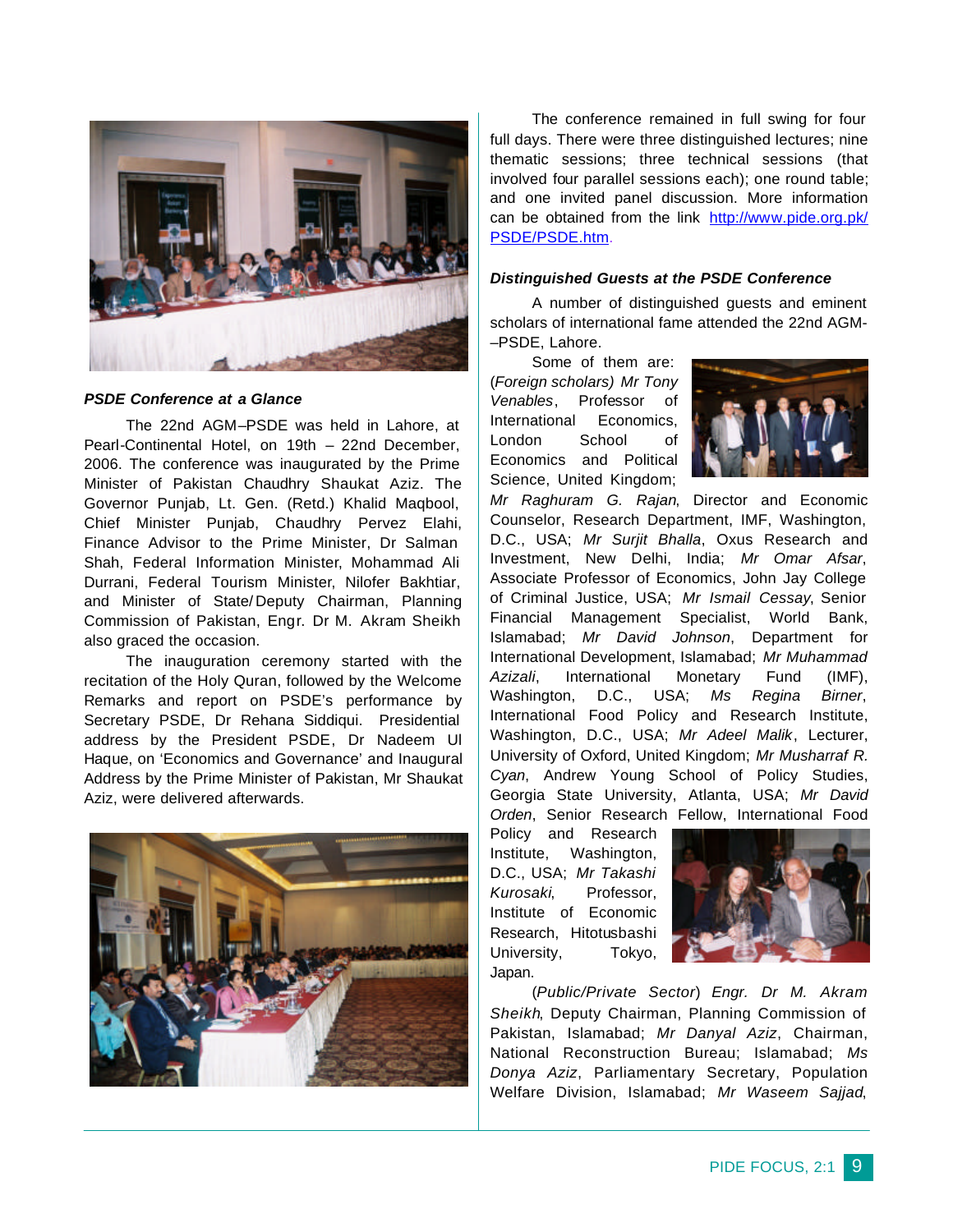Senator, Senate of Pakistan, Islamabad; *Mr Ismail Qureshi*, Secretary Agriculture, Islamabad; *Mr Arif Habib*, Chairman and Chief Executive, Arif



Habib Investments Group, Karachi; *Mr Akmal Hussain*, Managing Director, Sayyed Engineers Private Limited, Lahore; *Mr Ahsan Iqbal*, Member National Assembly and Former Deputy Chairman, Planning Commission, Islamabad; *Mr Zafar Altaf*, Former Chairman, Pakistan Agricultural Research Council, Islamabad; *Mr Khalid Mirza*, Chairman, Monopoly Control Authority, Islamabad; *Mr Shahid Amjad Chaudhry*, Rector, Lahore School of

Economics, Lahore; *Mr Abdul Hafiz Sheikh*, Former Minister for Privatisation and Investment Commission, Islamabad; *Mr Imran Khan*, Member National



Assembly and Chairman, Pakistan Tehrik-i-Insaf, Islamabad; *Mr Pervaiz Hassan*, Advocate, High Court, Lahore; *Mr Mehtab S. Karim*, The Agha Khan University, Karachi; *Mr Syed Ali Raza*, Chairman and President, National Bank of Pakistan, Karachi; *Mr Salman Shah*, Advisor to the Prime Minister of Pakistan on Finance, Islamabad; *Mr Sarfraz Khan* 

*Qureshi*, Chief Executive, Innovative Development Strategies Private Limited, Islamabad; *Mr Sohail Jehangir Malik*, Chairman, Innovative Development Strategies Private



Limited, Islamabad; *Mr Najam Sethi*, Senior Generalist, Lahore; *Mr G. M Arif*, Poverty Specialist, Asian Development Bank, Islamabad; *Mr Ali Cheema*, Head of the Economics Department, Lahore University of Management Sciences, Lahore; *Mr Faisal Bari*, Associate Professor, Lahore University of Management Sciences, Lahore; *Mr Shujat Ali*, Chief Economist, Planning and Development Department, Government of the Punjab, Lahore; *Mr Eatzaz Ahmed*, Chairman, Department of Economics, Quaid-i-Azam University, Islamabad; *Mr Tariq Khosa*, Deputy Inspector General, Federal Investigation Agency, Islamabad; *Mr Azhar Hassan Nadeem*, Additional Inspector

General of Police, Punjab, Lahore; *Mr Saeed Shafqat*, Executive Director, National Institute of Population Studies, Islamabad; *Mian Amir Mahmood*, Nazim Lahore



city, Lahore; *Mr Munir Ahmed*, Member, Pakistan Agricultural Research Council, Islamabad; and *Mr Muhammad Sharif*, Chief Scientific Officer, National Agriculture Research Centre, Islamabad.

#### **Panel Discussion on NFC Award**

A panel discussion on National Finance Commission (NFC) Award was organised by the PIDE on February 21st, 2007, at Marriott Hotel, Islamabad. The panel discussion was chaired by the Chairman, Senate of Pakistan, Mr Mohammad Mian Somroo. The Panelists-included Shahid H. Kardar, Abdul Karim Lodhi, Syed Mohammad Shabbar Zaidi, and Gulfraz Ahmad.

Speaking on the occasion Chairman Senate said that the NFC Award is a very important national issue to be discussed at the intellectual forums and it will be resolved very soon. He further added that, in the past, NFC Award was based on population, but now, there is a need that it should be on the basis of development and the resources. Moreover, we need to optimise the resources that would be more beneficial.

Nadeem Ul Haque, Vice-Chancellor, PIDE, in his introductory remarks said that PIDE has tried to create under-standing on the key policy issues among the policy-makers, intellectuals and the public. We are doing policy-oriented research at the PIDE and we have tried to present our point of view at different forums and had panel discussions on *Civil Service Reforms*; *Cities: The Engine of Growth*; and the *Governance and Institutions*. We have put our

experiences from research and all economist gathe-red here are discussing this issue nonpolitically. Dr Haque emphasised that government should create



Chairman, Senate, Mr Mohammad Mian Soomro at Panel Discussion on NFC Award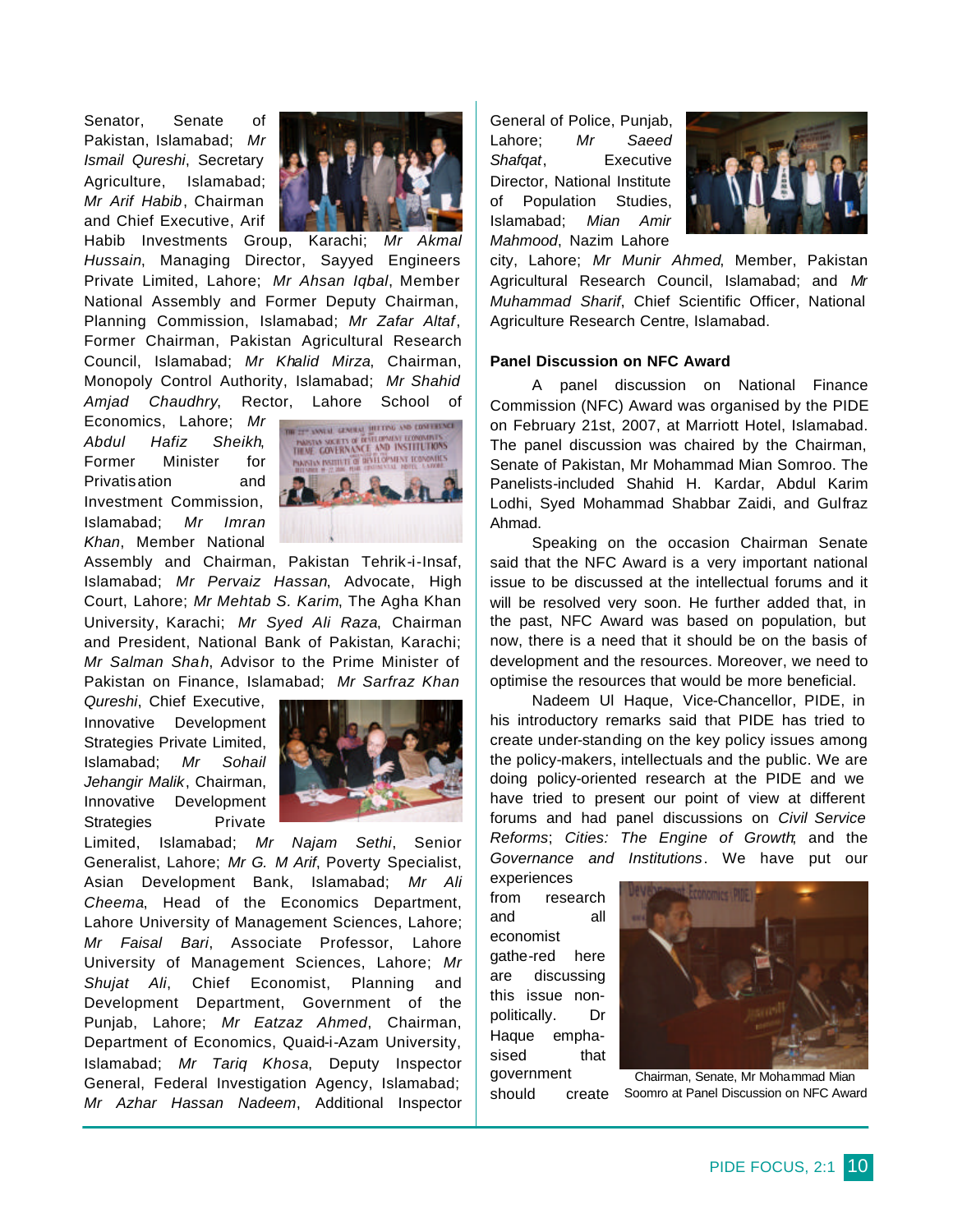fiscal decentralisation, and take new ideas from global thinking.

Shahid H. Kardar said that the NFC Award structure in Pakistan is centralised and there is a need to bring reforms in the form of reducing the federal dependency. NFC Award on the basis of population formula is not followed anywhere in the world except in Pakistan. We should reformulate the award on the basis of consensus and it should be treated as a technical issue.

Participating in the panel discussion, Gulfraz Ahmad emphasised two important issues: first, vertical imbalance which arises from centralisation of revenue collection, and second, horizontal imbalance that results from disparities in capacities and needs of the provinces. Mr Ahmed argued that NFC formula should be devised in such a way that it should take into account all provincial disparities, i.e., population, backwardness, and revenue generation in an equitable proportion. It will help to achieve the national objectives and national harmony.

Abdul Karim Lodhi pointed out that NFC is never free to work as devised in the constitution because it is just a sub-committee of the federal government. He suggested that along with population, underdevelopment and poverty should be taken into account for the NFC Award. Mr Lodhi also favours giving sales tax to the provinces that will solve many problems.



Participation at the Panel Discussion on NFC Award

Syed Shabbar Zaidi said that the most important issues, underlining the NFC Award, are: size, composition, and utilisation of non-divisible sum, resource generation in the provinces, and criterion for distribution. He emphasised that we should not disturb the existing system of tax collection rather we should revise the quantum of the non-divisible pool. Mr Zaidi also suggested that the NFC Award issue should be

openly discussed and debated and as a result it would help to improve the system.

The panel discussion was adjourned with a note of thanks by Usman Mustafa to the chief guest, the panelists, and the participants for their active involvement.

#### **Lecture on Pakistan's Green Revolution**

On Friday, March 2nd, 2007, PIDE organised an invited lecture on *Pakistan's Green Revolution* at the Auditorium of the Planning and Development Division, Islamabad.

Dr Amir Muhammad (Rector, National University of Computer and Engineering Sciences, Islamabad) chaired the invited lecture and Mr Joseph C. Wheeler (Former USAID's Mission Director, Pakistan) gave his presentation on Pakistan's Green Revolution. The presentation focused on the agricultural performance in Pakistan; agriculture related research; water management issues; and policies related to plant nutrition in Pakistan. He also highlighted the issue of global warming as Pakistan gets much of its water from the mountain glaciers and if reduced ice formation changes river flow, future generations may suffer.

#### q **NURTURING MINDS–PIDE SEMINARS**

This seminar series at PIDE is a weekly seminar series to give impetus to development discourse. The seminars are open for all policy-makers, researchers, planners, practitioners, educators from public and private organisations, and students.

## *Seminar 2006:49. Demographic Dividend or Demographic Threat in Pakistan?* by Durr-e-Nayab

On Monday, December 4th, 2006, Dr Durr-e-Nayab (Senior Research Demographer, PIDE) presented her research on the changing age structure of population, not just the growth of population, resulting from the demographic transition in Pakistan. Using the UN projections, the research work looks into the demographic evolution leading to the demographic dividend in Pakistan, the key mechanisms influencing the ability to reap benefits from the *dividend*, and its implications for the country.

*Seminar 2006:50. Myths and Realities of Long-run Development: A Look at Deeper Determinants* by Lubna Hasan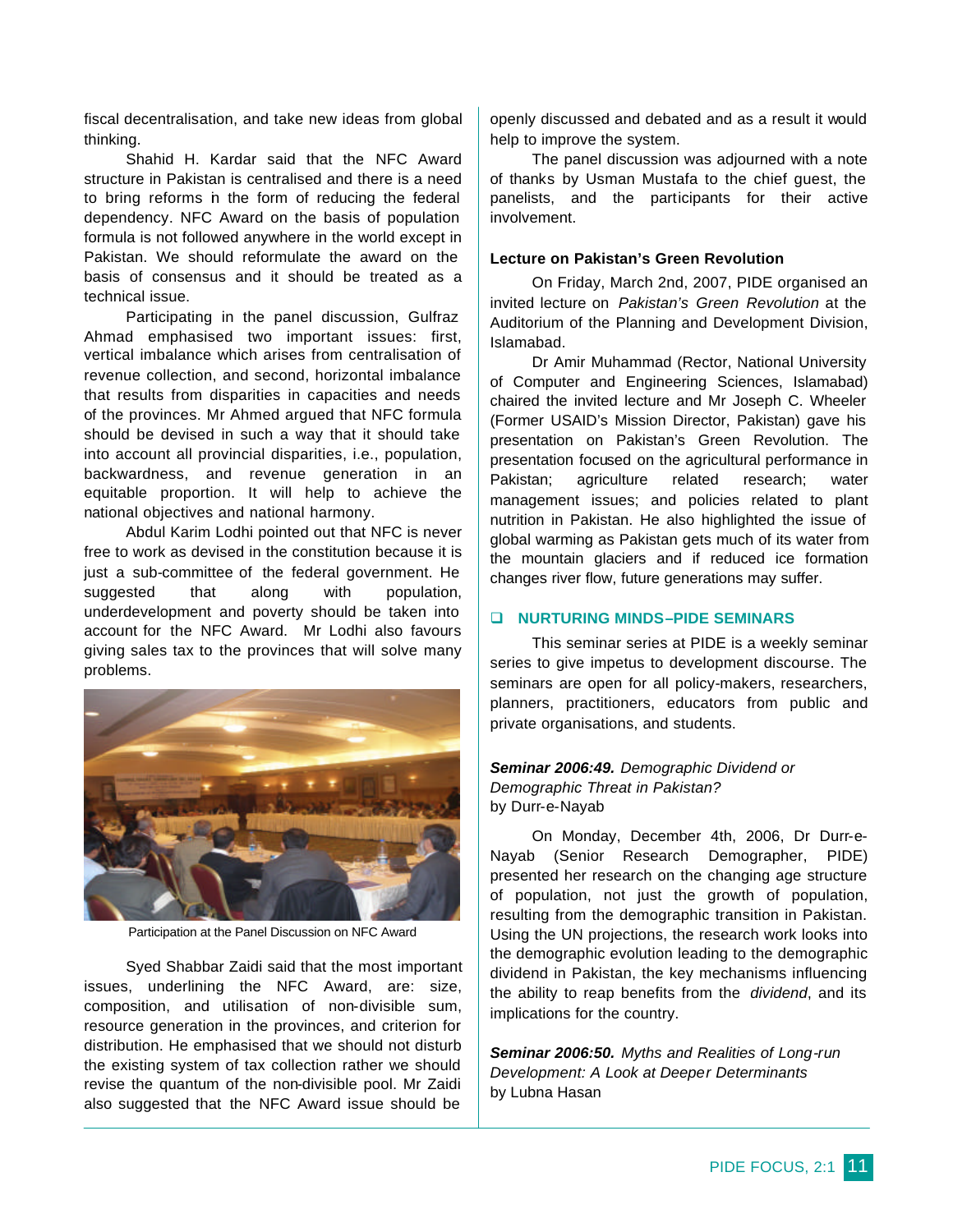On Tuesday, December 5th, 2006, Ms Lubna Hasan (Research Economist, PIDE) presented her research on deeper determinants of economic performance. The paper reviews debate as it has long been realised that factor accumulation and technological development are only proximate causes of economic development, and focus has now shifted to investigating the 'deeper determinants' of economic growth—institutions and geography. However, it remains controversial as to which of these causes is most important?

# *Seminar 2006:51. Corporate Governance and Firm Performance: Evidence from Karachi Stock Exchange* by Attiya Yasmin Javid and Robina Iqbal

On Friday, December 8th, 2006, Ms Attiya Yasmin Javid (Research Economist, PIDE) presented her study based on corporate governance. They have analysed the relationship between firm-level values as measured by Tobin's Q and Corporate Governance Index (CGI) and three sub-indices, i.e., board, shareholdings, and disclosure for a sample of 50 firms. The results indicate that corporate governance does matter in Pakistan. However not all elements of governance are important. The board composition and ownership and shareholdings enhance firm performance. However disclosure and transparency has no significant effect on firm performance.

# *Seminar 2007:52. An Introduction to Procurement* by Uzma Sadaf

On Wednesday, January 17th, 2007, Ms Uzma Sadaf (Procurement Specialist, World Bank, Islamabad) gave a talk about the importance of a procurement system, and its impact on the economy and development. The presentation covered the current procurement regulatory framework in the country; the interventions that the World Bank is making for procurement reforms; and areas where more attention is needed in order to achieve implementation of good procurement practices.

# *Seminar 2007:53. Factors Affecting Commitment to Organisational Change and its Outcomes*  by Hina Jawaid Kalyal

On Wednesday, January 24th, 2007, Ms Hina Jawaid Kalyal (Ph.D. Student, NUST Institute of Management Sciences, Rawalpindi) gave a presentation on literature based survey underlining

major organisational changes due to deregulation, privatisation and restructuring in public sector organisations all over the world. The presenter proposed a model which deals with the factors that may negatively affect employee commitment to change, as well as factors that may help mitigate the negative effects of changes and the possible outcomes of these interactions.

*Seminar 2007:54. Foreign Direct Investment and Financial Growth: The Role of Domestic Financial Sector*

by Muhammad Arshad Khan

On Thursday, January 25th, 2007, Mr Muhammad Arshad Khan (Research Associate, PIDE) gave a presentation on his research work focusing Foreign Direct Investment (FDI) and Financial Growth. This study examines the link between FDI, domestic financial sector, and economic growth for Pakistan over the period 1972-2005. The results suggest that FDI inflows exerted positive impact on economic growth in the short- and long-run if the domestic financial system enhances the ability to absorb the benefits of FDI and promotes economic performance of the country.

# *Seminar 2007:55. Towards A New Paradigm for Economics*

by Asad Zaman

On Wednesday, February 7th, 2007, Dr Asad Zaman (Professor, International Islamic University, Islamabad) gave a presentation on the current economic theory, mainly concerned with the factors which affect the wealth of nations. The presenter argued that issues of income distribution and elimination of poverty and deprivation are secondary. He suggested an alternative formulation which would make hunger and homelessness, and poverty in general, the central concern of economics and economists.

*Seminar 2007:56. Competitiveness Initiative of the Government of Pakistan and the Roadmap for Competitiveness Support Fund* by Arthur Bayhan

On Wednesday, February 14th, 2007, Mr Arthur Bayhan (Chief Executive Officer, Competitiveness Support Fund, Pakistan) gave a talk on the various aspects of competitiveness, including the integration of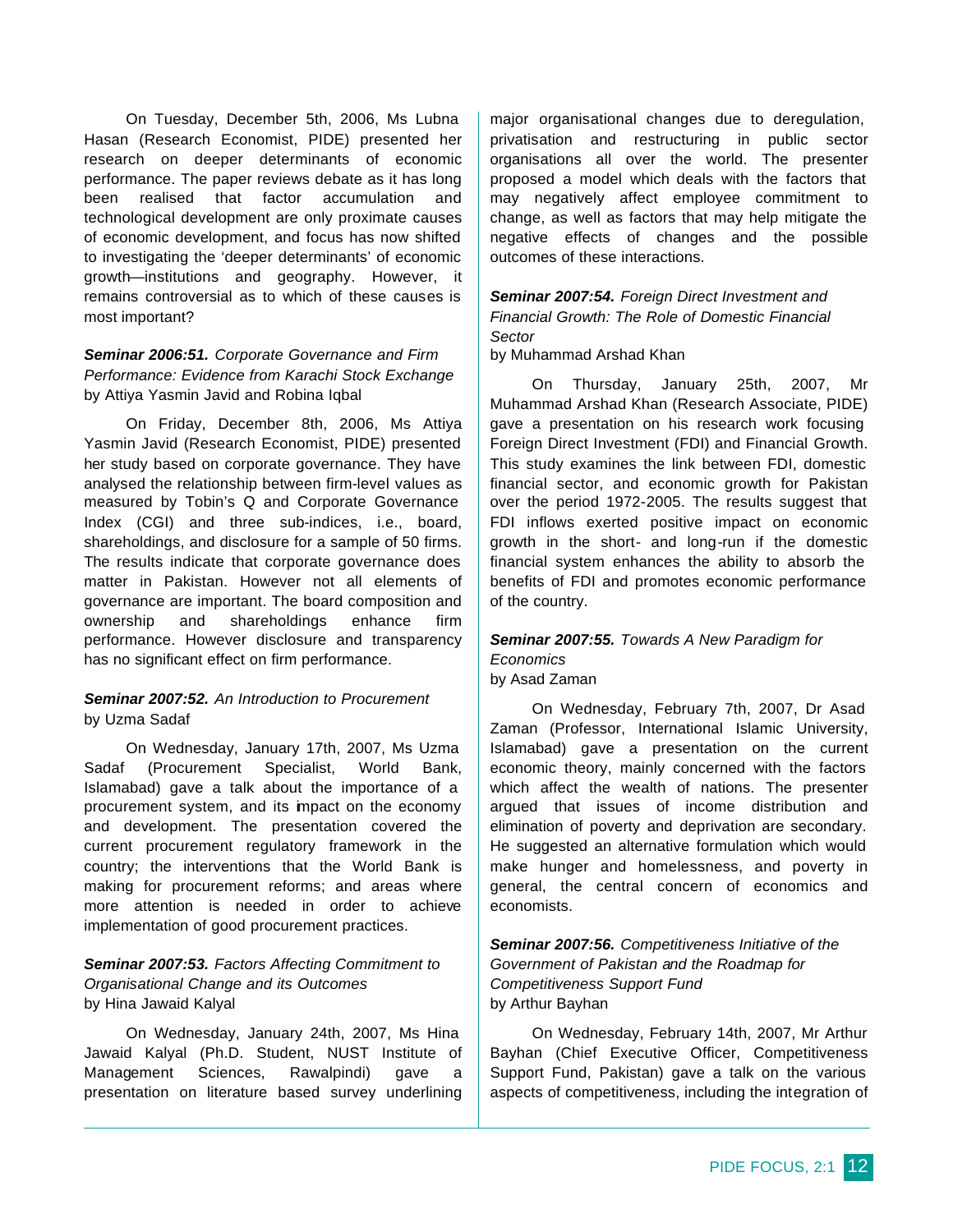firms into industries, academia, clusters, economies and focused on links with the global economy with respect to the competitiveness rankings of the world economic forum. He also presented the action plan of the Competitiveness Support Fund to improve overall competitiveness of the Pakistan's economy.

# *Seminar 2007:57. Awareness and the Demand of Safe Drinking Water Practices* by Eatzaz Ahmed and Abdul Sattar

On Wednesday, February 28th, 2007, Dr Eatzaz Ahmed (Professor of Economics, Quaid-i-Azam University, Islamabad) and Mr Abdul Sattar (Research Officer, Corporate Finance Wing, Ministry of Finance, Islamabad) presented a household survey based study from Hyderabad city on safe drinking water practices. The authors have estimated the contribution of awareness and income on households' water purification behaviour. The study finds out that measures of awareness such as different levels of schooling of decision-makers and household heads and their exposure to mass media have statistically significant effects on home purification methods for drinking water.

## *Seminar 2007:58. Sectoral Volatility, Development and Governance: A Case Study of Pakistan*  by Toseef Azid, Naeem Khaliq, and Muhammad Jamil

On Thursday, March 1st, 2007, Mr Muhammad Jamil (Staff Economist, PIDE) gave a presentation on the nature of volatility of the different economic sectors, using the household data, trying to find out that to what extant do volatility in growth rate is associated with the volatility of the sectors under analysis. The study finds that in Pakistan no long-run relations exist in between volatility of growth rate and the sectoral volatility. However, a relationship exists for the short-run.

## *Seminar 2007:59. Causality in Economics: An Empirical Investigation*  by Asad Zaman and Zahid Asghar

On Wednesday, March 7th, 2007, Dr Asad Zaman (Professor, International Islamic University, Islamabad) and Mr Zahid Asghar (Assistant Professor, Department of Economics, Quaid-i-Azam University, Islamabad) gave a presentation on their paper in which they propose a method for detecting structural causality which is based on extra statistical information, economic theory and statistical analysis. The authors apply this technique to a simulated data and also apply it to the export-led growth hypothesis for India and energy-growth data for Shanghai. The results indicate that there is unidirectional causality from export to economic growth and no causality between energy-growth variables.

# *Seminar 2007:60. Bilateral Trade J Curves between Pakistan and her Trading Partners* by Zehra Aftab and Sajawal Khan

On Wednesday, March 14th, 2007, Ms Zehra Aftab (Research Fellow, PIDE) and Mr Sajawal Khan (Research Associate, PIDE) presented their research work on the effects of real exchange rat e depreciation in the Pakistani Rupee on the bilateral trade balance between Pakistan and its 14 respective trade partners. In order to differentiate between the long-run equilibrium and short -run disequilibrium dynamics and also to deal with nonstationary data, the ARDL approach is used. The results do not provide support for the standard Jcurve phenomenon.

# *Seminar 2007:61. Pension and Social Security Schemes in Pakistan: Some Policy Options* by Naushin Mahmood and Zafar M. Nasir

On Wednesday, March 21st, 2007, Dr Naushin Mahmood (Joint Director, PIDE) and Dr Zafar M. Nasir (Director, Planning Policy Cell, Labour and Manpower Division, Islamabad) gave a presentation on existing pension and social security in view of the ageing population and rising old-age dependency ratio in Pakistan. Their analysis reveals that the existing pension and social security schemes are inadequate and a large section of population is not covered by pensions and old age benefit schemes, thereby leaving a majority of the elderly in need of social and economic assistance.

#### *Seminar 2007:62. Education in Pakistan* by Javed Hasan Aly

On Wednesday, March 28th, 2007, Mr Javed Hasan Aly (Senior Consultant for the National Education Policy Review) gave a presentation based on the revised version of a White Paper on *Education in Pakistan*; a pre-policy document to stimulate a discussion of major policy issues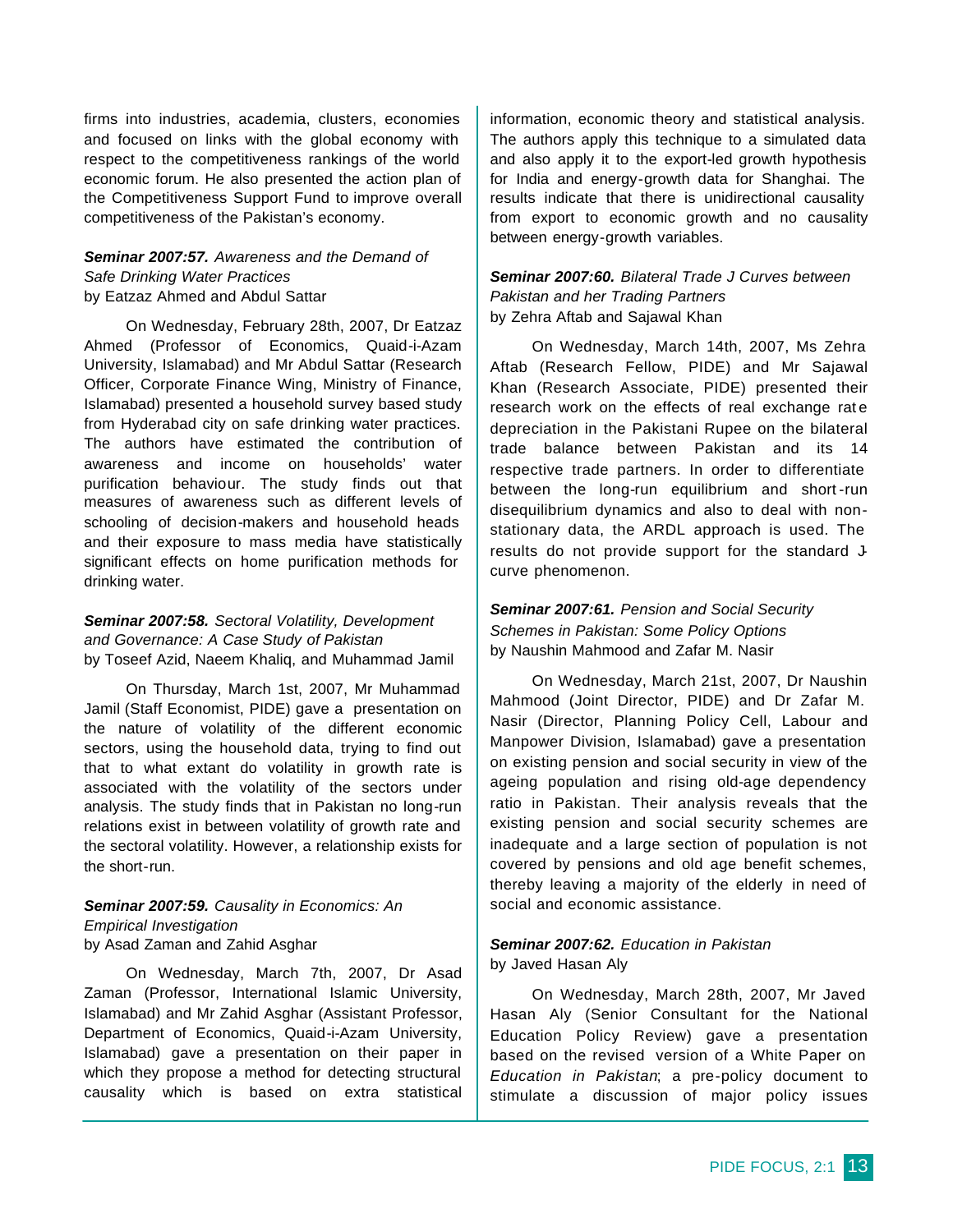concerning education in Pakistan. The presentation reflected on issues like governance and management, quality of education, equity, access to and relevance of education, religious education, linkages with principal social issues, and education in emergencies.

# q **TRAINING AT PIDE**

#### **Gender Analysis and Project Preparation**

A five-day training course (January 8th–12th, 2007) on *Gender Analysis and Project Preparation* was organised by the Training Division of PIDE, in collaboration with the Planning and Development Division, Islamabad, and the United Nations Development Programme (UNDP), Islamabad.

The training course was attended by 43 participants belonging to federal government of scale BPS-17 and 18. The objective of the course was to develop capacity of mid-level government officials to gender analysis, planning, monitoring and evaluation.



Group photo of the course participants with the Training Division Staff of PIDE, Islamabad

#### **Monitoring and Evaluation of Development Projects**

A two-week training course (February 12th– 24th, 2007) on *Monitoring and Evaluation of Development Projects* was organised by the Training Division of PIDE.

The course was attended by 40 participants belonging to the National Telecommunication Corporation, National Institute of Health, National Highway Authority, Ministry of Science and Technology, Ministry of Finance, Water and Power Development Authority (WAPDA), Planning and Development Division, Protected Areas Management Project, etc.

The training course consisted of core lectures, syndicate group discussions, and case studies. The aim of the course was to develop the managerial skills of the participants so that they can successfully implement all aspects of development projects.



Working Group Discussion during the Training Course on Monitoring and Evaluation of Development Projects

#### **Gender Analysis and Project Preparation**

A five-day training course (Marc h 5th–9th, 2007) on *Gender Analysis and Project Preparation* was organised by the Training Division of PIDE, in collaboration with the Planning and Development Division, Islamabad, and the United Nations Development Program (UNDP), Islamabad.

The training course was attended by 50 participants belonging to federal and provincial governments of scale BPS-17 and 18. The objective of the course was to develop capacity of mid-level government officials to gender analysis, planning, monitoring and evaluation.



Participation during Training Course on Gender Analysis and Project Preparation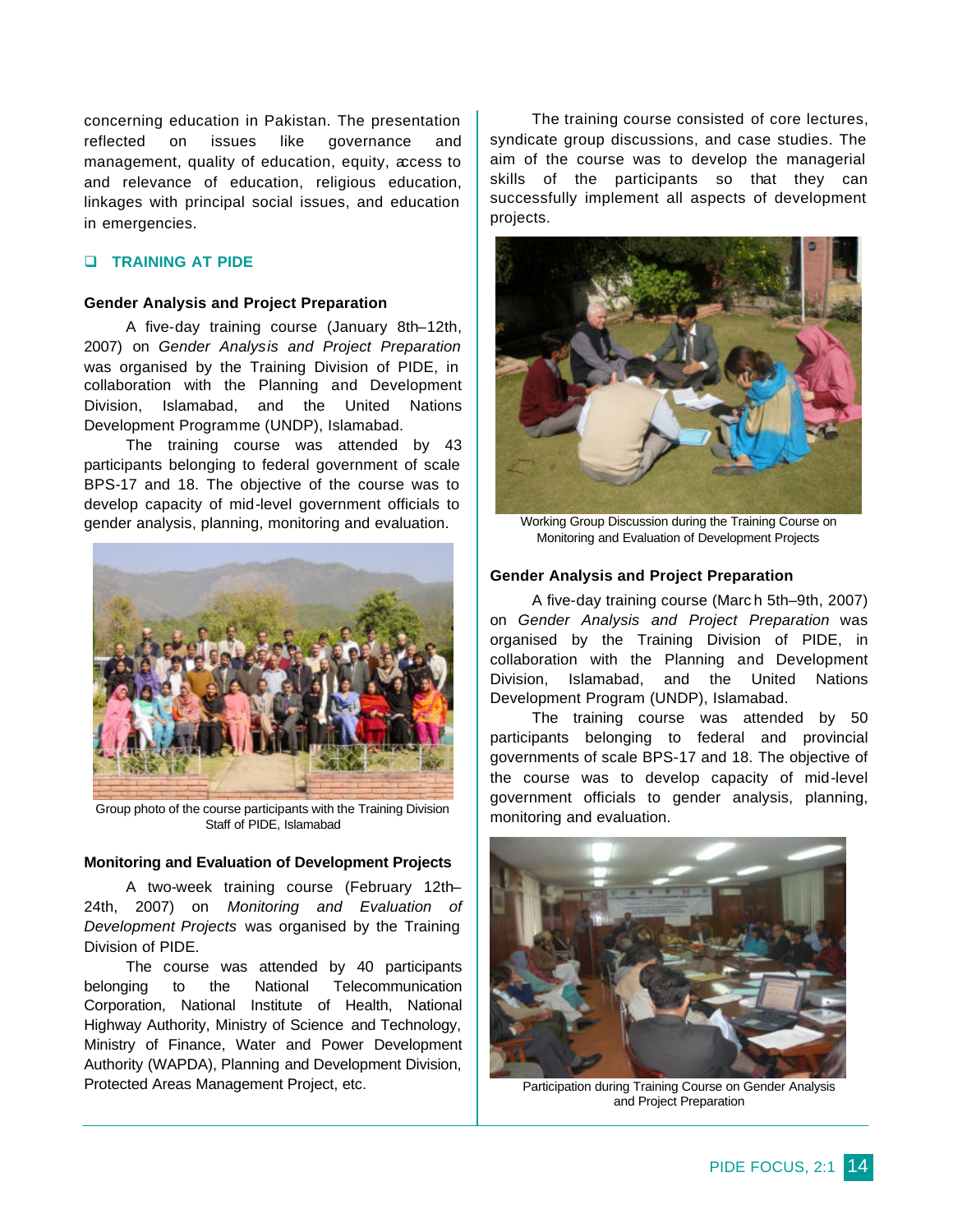#### **Upcoming Trainings at PIDE**

Training Division of PIDE is organising a twoweeks training course on *Project Preparation and Appraisal* from April 16th, 2007.

The objective of the course is to refresh the knowledge of development planners and managers in the area of project preparation and appraisal. The course also aims to develop the operational skills of the participants to successfully plan and assess all aspects of development projects. The subject course is for the officers (BPS 17–19) of the federal/provincial governments and autonomous development agencies.

Training Division of PIDE is organising a oneweek training course on *Effective Communication Skills* from May 7th, 2007.

The objective of the course is to refresh the knowledge of development planners and managers in the area of presentational skills. The training course will enhance the communication skills of the development practitioners in the planning, organising, and implementation of projects effectively. The subject course is for the officers (BPS 17 and above) of the federal/provincial governments and autonomous development agencies.

## q **PIDE AFFAIRS**

# *Sitara-i-Imtiaz* **for Dr A. R. Kemal**

On March 23rd, 2007, Dr A. R. Kemal, former Director PIDE (December 15th, 1999, to April 13th, 2006), was awarded *Sitara-i-Imtiaz* (A distinguished civilian award for academic excellence in economics).

Prior to his appointment as Director, PIDE, Dr Kemal served the Government of Pakistan as Chief Economist; Member of the Planning Commission; and Joint Economic Advisor, Ministry of Finance. He is a co-author/co-editor of ten books and has more than 185 research articles published in various national and international journals and books. Dr Kemal holds a Ph.D. degree in Economics from Manchester University, U.K. and Masters degree in Economics from Stanford University, USA.

He joined PIDE in April 1969. Currently, Dr Kemal is serving as Director General, International Islamic University, Islamabad.

## **Brain Gain at PIDE**

On February 1st, 2007, Dr G. M. Arif re-joined PIDE as Chief of Research after working at Asian

Development Bank, Islamabad, as Poverty Reduction Specialist for more than two-and-half years.

Dr Arif worked with the Poverty Reduction Strategy Paper (PRSP) Secretariat, Ministry of Finance, Islamabad, primarily to monitor and review the progress of the PRSP-I and improve the M&E system for PRSP-II. He was coordinator of the Poverty Group designated by the Government of Pakistan to prepare recommendations for the 10th Five Year Plan and was appointed coordinator of the Poverty Group by the Planning Commission of Pakistan to prepare a draft for the 2004 MDG (Pakistan) report.

Dr Arif is a renowned Poverty Expert and has more than 30 research articles published in various national and international journals and books. He is associated with PIDE since 1980.

### **SANEI**

Global Development Network (GDN) organised its Eighth Annual Conference in Beijing (China) on January 14th–16th, 2007. The theme of the conference was *Shaping a New Global Reality: The Rise of Asia and its Implications*. SANEI along with East Asia Development Network (EADN), another regional partner of GDN, organised a joint session for the conference. The title of the session was *Governance and Civil Services Reforms in South East Asia*. Nadeem Ul Haque, Vice-Chancellor, PIDE/ Coordinator SANEI, presented a paper on *Why Civil Service Reforms Does Not Work* .



Deunden Nikomborirak, Research Director for Economic Governance, Thailand Development Research Institute, Thailand, and Dr Surjit Bhalla, Principal, Oxus Research and Investments, India, also presented their papers during the session. The session was chaired by Chalongphob Sussangkam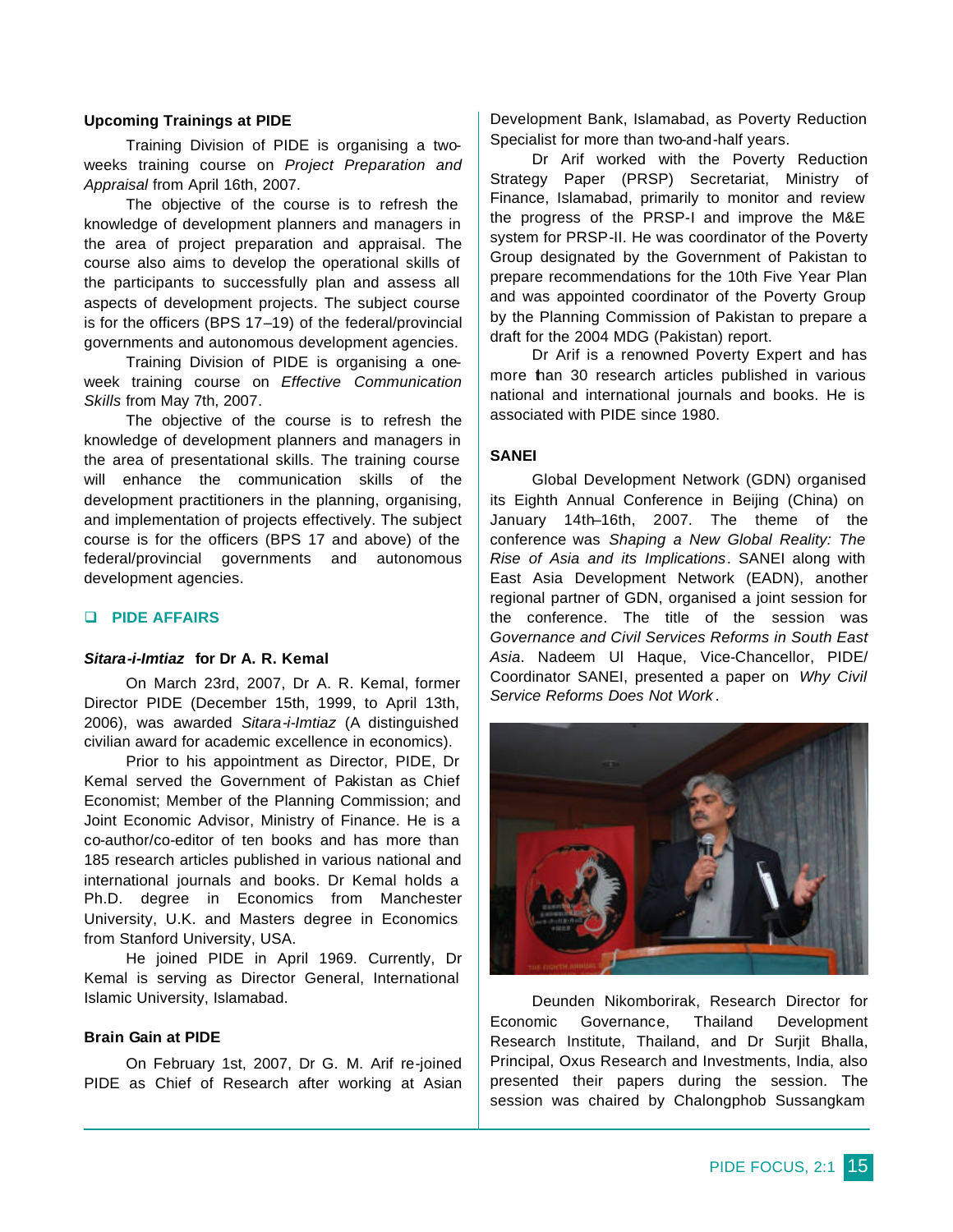from East Asia Development Network, President Thailand Development Research Institute. Dr Lloyd Fernando, Chairman Marga Institute, Sri Lanka, was the discussant of the session.

SANEI has also launched the *South Asia Regional Window* in partnership with the GDNet. The window is providing international researchers, policy makers, international agencies and donors with access to a broad range of resources from the region, links to colleagues, a means to promote their research to a regional and global audience and research news about conferences, jobs, calls for papers and funding information. The South Asia Regional Window covers the following countries: Afghanistan, Bangladesh, Bhutan, Burma, India, Maldives, Nepal, Pakistan, and Sri Lanka.

On March 31st, 2007, SANEI is organising a *Multidisciplinary and Intermediation Research Initiative* (MIR) seminar which is scheduled to be held at the Pearl-Continental Hotel, Lahore.

#### **Dinner hosted by the P&D Department, Lahore**

A buffet dinner was organised by the Planning and Development Department (P&D) of the Government of the Punjab, Lahore, on Tuesday, December 19th, 2006, at the Royal Palm Country Club, Lahore. Distinguished guests and organisers of the Pakistan Society of Development Economists (PSDE) conference were invited on the occasion. The gathering was organised to have informal interaction between eminent scholars at the PSDE and the P&D Department, Punjab.

Dr Suleman Ghani (Chairman, Planning and Development Board, Government of Punjab), Dr Shujat Ali (Chief Economist, P&D, Punjab), Mr Shahid Mahmood (Secretary, P&D, Punjab), and Mr Habib ur Rehman (Senior Chief, P&D, Punjab) along with other senior government officials welcomed the invitees.

# **Cultural Evening at the PSDE Conference**

On Wednesday, December 20th, 2006, a *Cultural Evening* was organised and hosted by the PSDE organising committee at the Peeru's Café, Lahore. Distinguished guests and PSDE organising committees were invited. The event included: Visit to the Puppetry Museum; Bonfire Buffet Dinner; and the Live Ghazal sung by Ustad Imtiaz Ali and Riaz Ali. The event was thoroughly enjoyed by the guests.



# **Best Technical Paper Awards at the PSDE Conference**

The PSDE Awards for the best technical articles were announced by the Governor Punjab, Lt. Gen. (Retd.) Khalid Maqbool, at the Quaid-i-Azam distinguished lecture on Thursday, December 21st, 2006. The two lucky winners are:

- 1. *First Prize of Rs 100,000.00 Public–Private Wage Differentials, Preference for Public Sector Jobs and Unemployment Duration in Pakistan* by Asma Hyder, Research Fellow, Pakistan Institute of Development Economics, Islamabad.
- 2. *Second Prize of Rs 50,000.00 Corruption and Inequality: A Panel Data Analysis* by Muhammad Aman Ullah, M.Phil Student, Quaid-i-Azam University, Islamabad, and Eatzaz Ahmed, Chairman, Department of Economics, Quaid-i-Azam University, Islamabad.

The papers were refereed by an independent panel of distinguished international social scientists participated in the PSDE conference, Lahore. All research papers presented in the conference, except the Distinguished Lectures, were eligible for the competition.

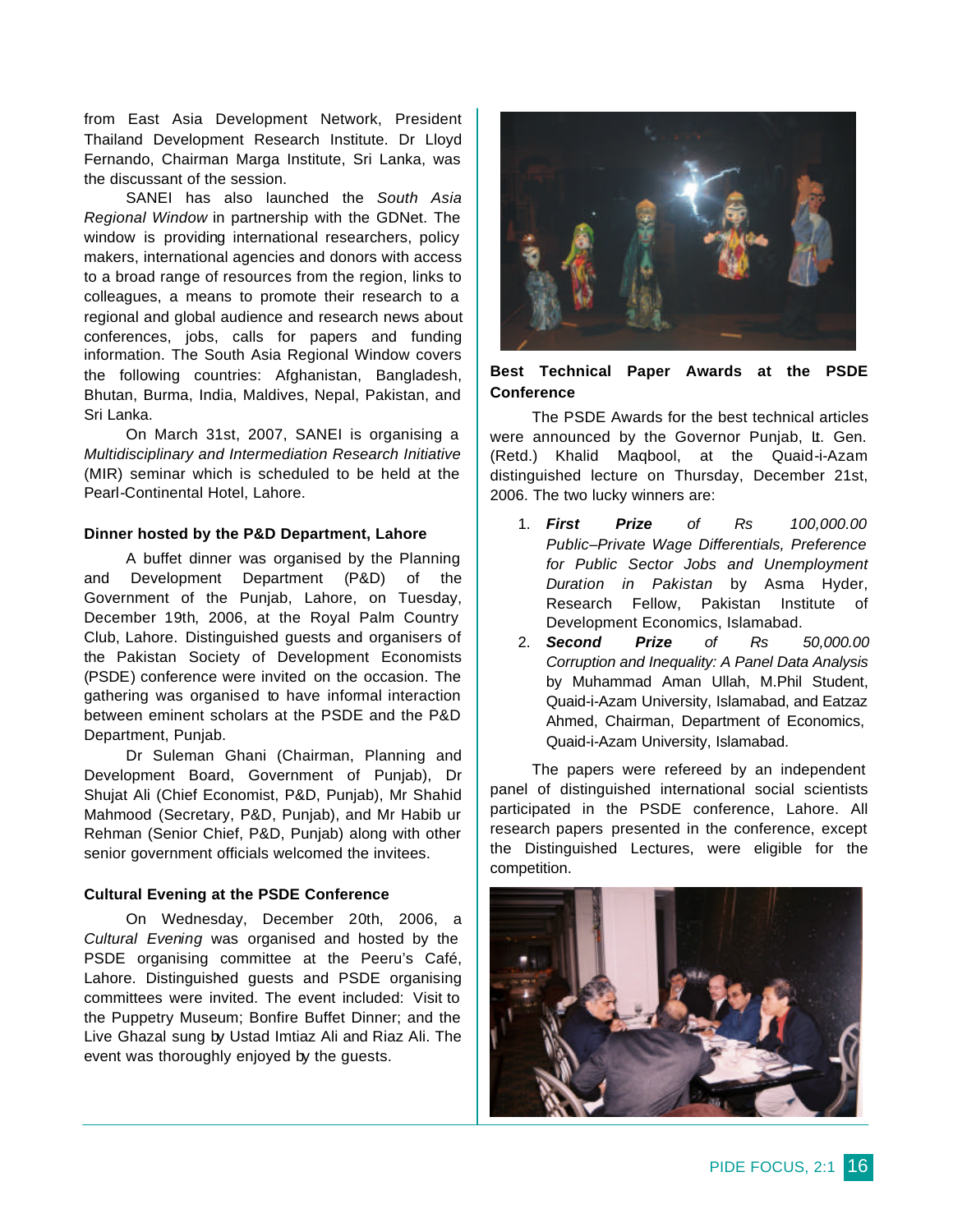## **Lucky Draw for Civil Service Reform Survey**

The Development Strategies and Governance section at the Pakistan Institute of Development Economics, Islamabad, has conducted a perception survey based study on the '*Civil Service Reform in Pakistan*'. PIDE offered two-nights stay at Pearl-Continental Hotel, Bhurban, or equal amount of cash to a lucky winner as an incentive to complete and respond to the survey questionnaire. The study was conducted in all regions of Pakistan covering a sample of more than 400 civil servants as ten percent of the total population. The results of the survey were presented at the PSDE Conference, Lahore.

The computerised lucky draw was conducted by Dr Salman Shah, Financial Advisor to the Primer Minister, at the Panel Discussion on the '*State and the Economy in Pakistan*' at the PSDE Conference, Lahore. The lucky winner is *Mr Agha Muhammad Tariq Khan*, Deputy Secretary, Ministry of Defence, Islamabad.



#### **Video Documentary on Cities**

Followed by the conference on *Cities: The Engine of Growth*, a video documentary is due to be released soon. The aim of the video documentary is to convey its messages to policy-makers, practitioners, district/tehsil administrations, civil servants, academicians, etc.

# **New PIDE Introduction**

The seventh edition, revised, of the *PIDE Introduction* was published. The document offers comprehensive information about PIDE for researchers, scholars, development partners, practitioners, academicians, and students.

*PIDE Introduction* is divided into five sections, i.e., Evolution of the Institute; Objectives and Services; Publications and Research Information; Fostering Information Exchange; and Resources and Facilities—Implementing the Research Agenda.

A complete document can be downloaded from PIDE's website <www.pide.org.pk>.

# q **PIDE IN PRESS**

#### **22nd AGM–PSDE, Lahore**

"Debts cannot be misused now: Prime Minister", *Daily Times*, Wednesday, December 20th, 2006.

"PM asks IMF to rationalise policies", *The NEWS*, Wednesday, December 20th, 2006.

"PM for strict enforcement of commercial laws: To encourage business deals", *DAWN*, Wednesday, December 20th, 2006.

"PM Inaugurated 22nd PSDE Conference", *The Nation*, Wednesday, December 20th, 2006.

"Local and foreign investments grow by 20 percent: Shaukat" *Business Recorder*, Wednesday, December 20th, 2006.

"Uplift through investments in infrastructure, says Governor", *The Nation*, Wednesday, December 22nd, 2006.

"Right policies brought economic boom in Punjab: Governor", *Daily Times*, Wednesday, December 22nd, 2006.

"Pakistan one of 11 topmost emerging economies", *Business Recorder*, Wednesday, December 22nd, 2006.

"*firstperson*: Nadeem Ul Haque Growth Economics (An Interview)" *The NEWS (Political Economy)*, Sunday, December 24th, 2006.

#### **Articles by PIDE Staff**

"Controversy: The economics of prohibition" by Nadeem Ul Haque appeared in *Daily Times*, Wednesday, February 14th, 2007.

"Re-thinking Pakistan's growth strategy" by Lubna Hasan appeared in *Business Recorder*, Monday, February 19th, 2007.

"Economics in one easy lesson" by Nadeem Ul Haque appeared in *The NEWS*, Tuesday, March 20th, 2007.